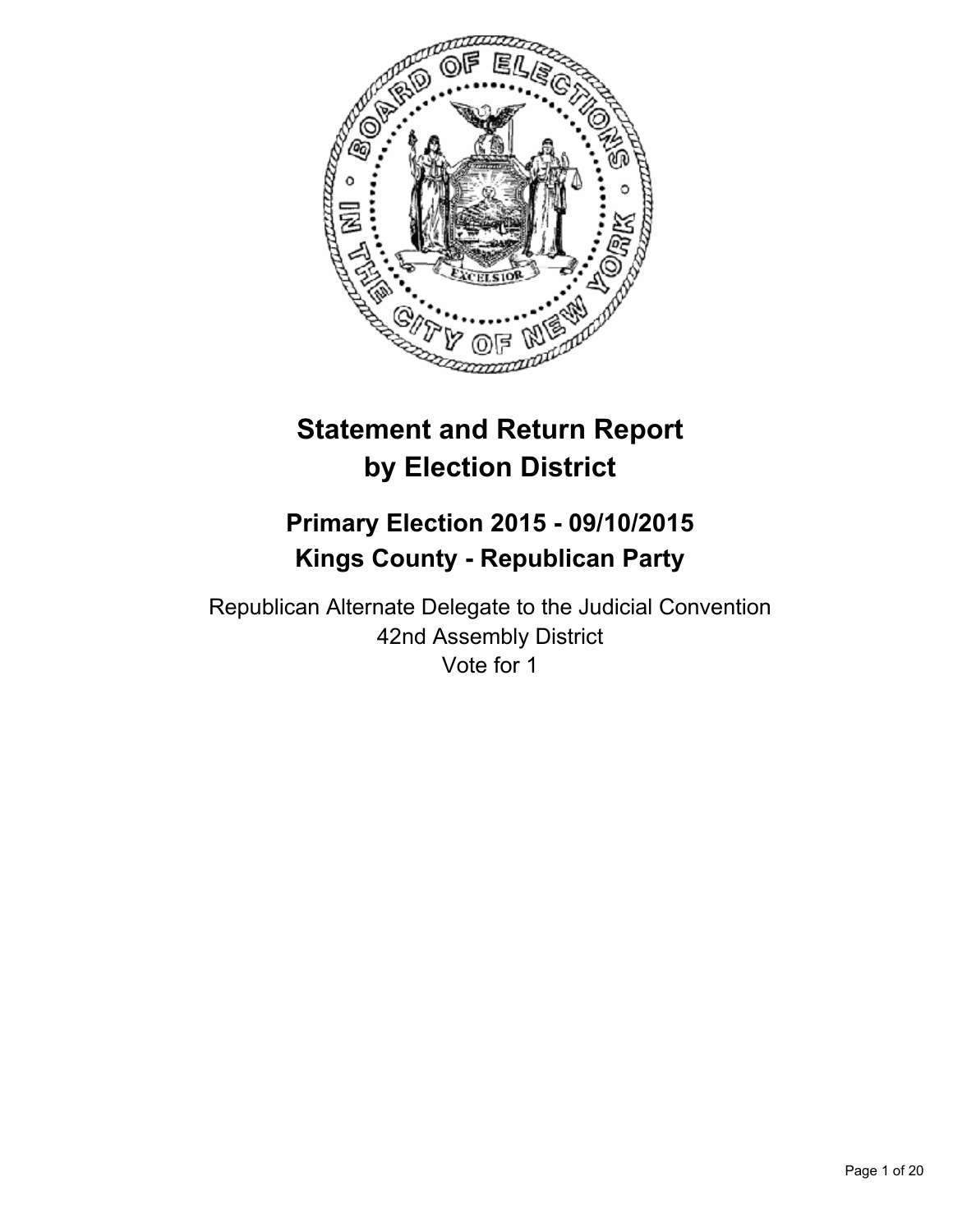

| PUBLIC COUNTER                                           | 0            |
|----------------------------------------------------------|--------------|
| ABSENTEE/MILITARY                                        | $\mathbf{0}$ |
| AFFIDAVIT                                                | 0            |
| <b>Total Ballots</b>                                     | $\mathbf{0}$ |
| Less - Inapplicable Federal/Special Presidential Ballots | $\Omega$     |
| <b>Total Applicable Ballots</b>                          | $\mathbf{0}$ |
| JAIME D. SANDERS                                         | 0            |
| MATTHEW G. WILLIAMS                                      | $\Omega$     |
| Total Votes                                              | $\mathbf{0}$ |

### **002/42**

| PUBLIC COUNTER                                           | 2            |
|----------------------------------------------------------|--------------|
| ABSENTEE/MILITARY                                        | $\Omega$     |
| AFFIDAVIT                                                | $\Omega$     |
| Total Ballots                                            | $\mathbf{2}$ |
| Less - Inapplicable Federal/Special Presidential Ballots | 0            |
| <b>Total Applicable Ballots</b>                          | $\mathbf{2}$ |
| JAIME D. SANDERS                                         | 0            |
| MATTHEW G. WILLIAMS                                      |              |
| <b>Total Votes</b>                                       |              |
| Unrecorded                                               |              |
|                                                          |              |

# **003/42**

| <b>Total Votes</b>                                       | 0 |
|----------------------------------------------------------|---|
| <b>MATTHEW G. WILLIAMS</b>                               | 0 |
| JAIME D. SANDERS                                         | 0 |
| <b>Total Applicable Ballots</b>                          | 0 |
| Less - Inapplicable Federal/Special Presidential Ballots | 0 |
| <b>Total Ballots</b>                                     | 0 |
| AFFIDAVIT                                                | 0 |
| ABSENTEE/MILITARY                                        | 0 |
| <b>PUBLIC COUNTER</b>                                    | 0 |

| <b>PUBLIC COUNTER</b>                                    |   |
|----------------------------------------------------------|---|
| ABSENTEE/MILITARY                                        |   |
| AFFIDAVIT                                                | 0 |
| <b>Total Ballots</b>                                     | 2 |
| Less - Inapplicable Federal/Special Presidential Ballots | 0 |
| <b>Total Applicable Ballots</b>                          | 2 |
| JAIME D. SANDERS                                         | 0 |
| <b>MATTHEW G. WILLIAMS</b>                               | 2 |
| <b>Total Votes</b>                                       | 2 |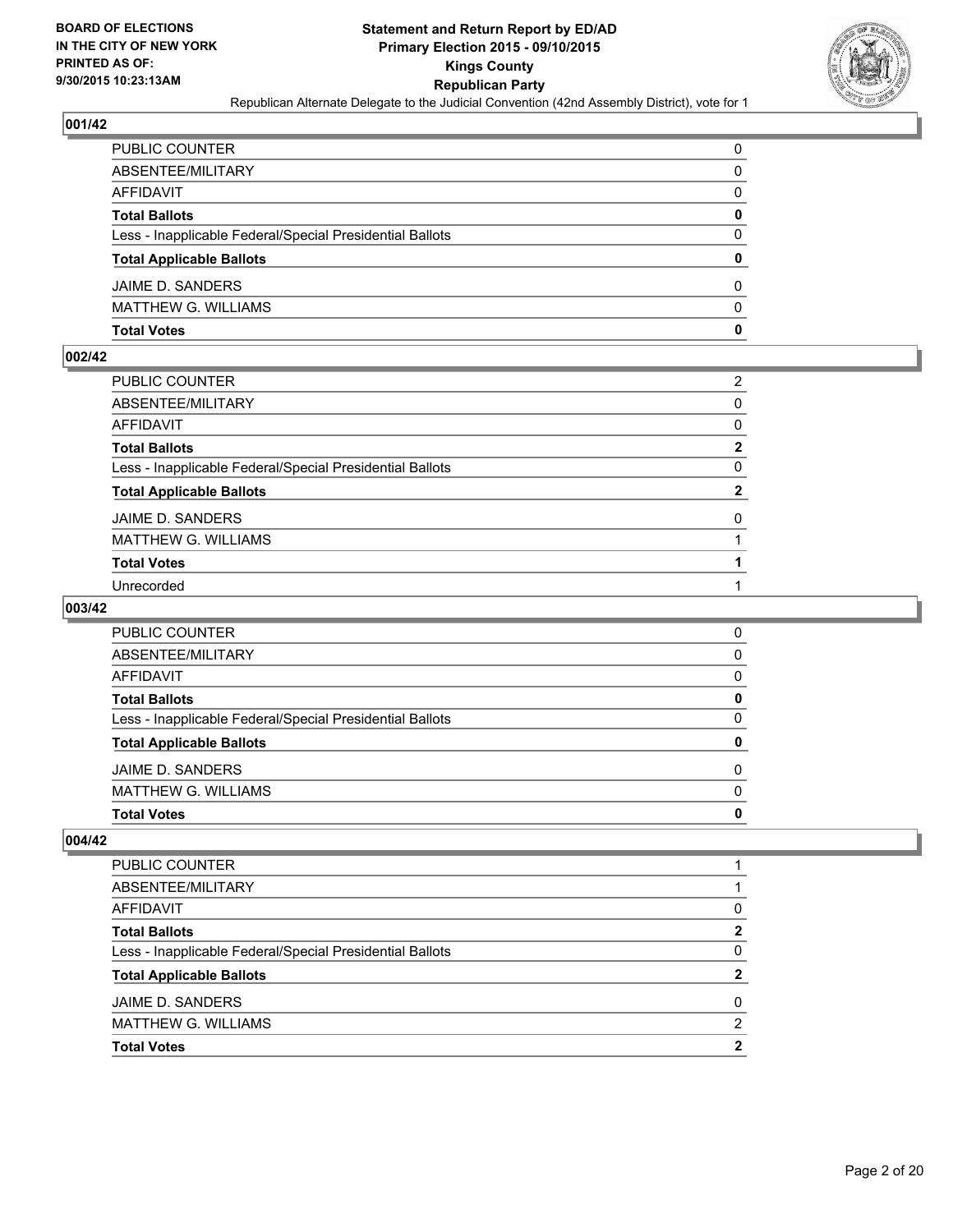

| PUBLIC COUNTER                                           | 3 |
|----------------------------------------------------------|---|
| ABSENTEE/MILITARY                                        | 0 |
| AFFIDAVIT                                                | 0 |
| Total Ballots                                            | 3 |
| Less - Inapplicable Federal/Special Presidential Ballots | 0 |
| <b>Total Applicable Ballots</b>                          | 3 |
| JAIME D. SANDERS                                         |   |
| MATTHEW G. WILLIAMS                                      |   |
| <b>Total Votes</b>                                       | 2 |
| Unrecorded                                               |   |

# **006/42**

| PUBLIC COUNTER                                           | 0 |
|----------------------------------------------------------|---|
| ABSENTEE/MILITARY                                        |   |
| AFFIDAVIT                                                | 0 |
| Total Ballots                                            |   |
| Less - Inapplicable Federal/Special Presidential Ballots | 0 |
| <b>Total Applicable Ballots</b>                          |   |
| JAIME D. SANDERS                                         | 0 |
| MATTHEW G. WILLIAMS                                      |   |
| Total Votes                                              |   |
|                                                          |   |

# **007/42**

| <b>PUBLIC COUNTER</b>                                    | 5 |
|----------------------------------------------------------|---|
| ABSENTEE/MILITARY                                        | 0 |
| AFFIDAVIT                                                | 0 |
| <b>Total Ballots</b>                                     | 5 |
| Less - Inapplicable Federal/Special Presidential Ballots | 0 |
| <b>Total Applicable Ballots</b>                          | 5 |
| JAIME D. SANDERS                                         |   |
| <b>MATTHEW G. WILLIAMS</b>                               | 4 |
| <b>Total Votes</b>                                       | 5 |

| PUBLIC COUNTER                                           | 0 |
|----------------------------------------------------------|---|
| ABSENTEE/MILITARY                                        | 0 |
| AFFIDAVIT                                                | 0 |
| <b>Total Ballots</b>                                     | 0 |
| Less - Inapplicable Federal/Special Presidential Ballots | 0 |
| <b>Total Applicable Ballots</b>                          | 0 |
| JAIME D. SANDERS                                         | 0 |
| <b>MATTHEW G. WILLIAMS</b>                               | 0 |
| <b>Total Votes</b>                                       | o |
|                                                          |   |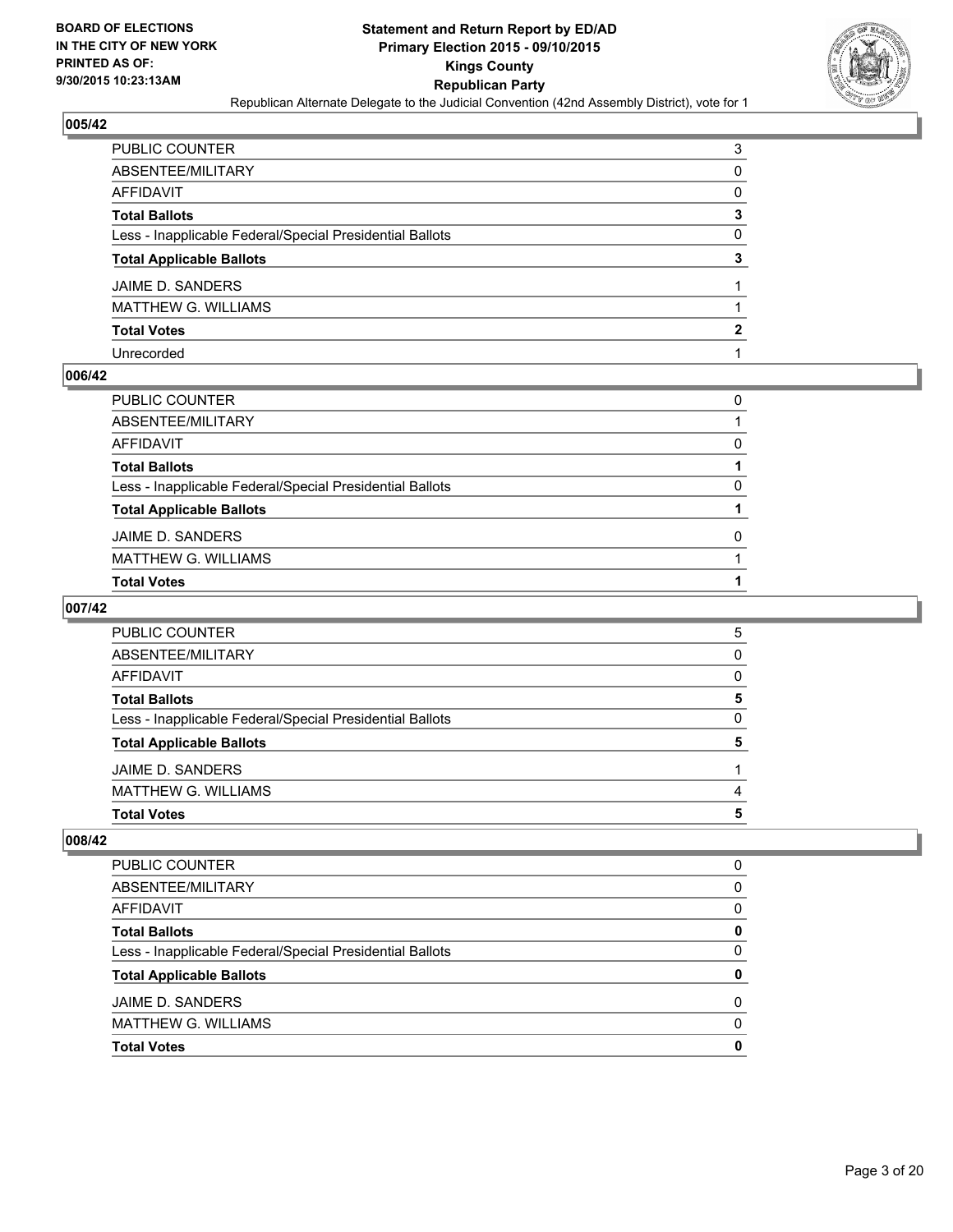

| PUBLIC COUNTER                                           | 0            |
|----------------------------------------------------------|--------------|
| ABSENTEE/MILITARY                                        | 0            |
| AFFIDAVIT                                                | $\mathbf{0}$ |
| <b>Total Ballots</b>                                     | $\mathbf{0}$ |
| Less - Inapplicable Federal/Special Presidential Ballots | $\Omega$     |
| <b>Total Applicable Ballots</b>                          | $\mathbf{0}$ |
| JAIME D. SANDERS                                         | 0            |
| MATTHEW G. WILLIAMS                                      | $\Omega$     |
| Total Votes                                              | $\mathbf{0}$ |

# **010/42**

| Total Votes                                              |          |
|----------------------------------------------------------|----------|
| MATTHEW G. WILLIAMS                                      |          |
| JAIME D. SANDERS                                         | $\Omega$ |
| <b>Total Applicable Ballots</b>                          |          |
| Less - Inapplicable Federal/Special Presidential Ballots | 0        |
| <b>Total Ballots</b>                                     |          |
| AFFIDAVIT                                                | $\Omega$ |
| ABSENTEE/MILITARY                                        | $\Omega$ |
| PUBLIC COUNTER                                           |          |
|                                                          |          |

# **011/42**

| PUBLIC COUNTER                                           |              |
|----------------------------------------------------------|--------------|
| ABSENTEE/MILITARY                                        | 0            |
| AFFIDAVIT                                                | $\Omega$     |
| <b>Total Ballots</b>                                     |              |
| Less - Inapplicable Federal/Special Presidential Ballots | 0            |
| <b>Total Applicable Ballots</b>                          |              |
| JAIME D. SANDERS                                         | <sup>0</sup> |
| MATTHEW G. WILLIAMS                                      |              |
| Total Votes                                              |              |
|                                                          |              |

| <b>PUBLIC COUNTER</b>                                    | 0            |
|----------------------------------------------------------|--------------|
| ABSENTEE/MILITARY                                        | <sup>0</sup> |
| AFFIDAVIT                                                | <sup>0</sup> |
| <b>Total Ballots</b>                                     |              |
| Less - Inapplicable Federal/Special Presidential Ballots | <sup>0</sup> |
| <b>Total Applicable Ballots</b>                          |              |
| JAIME D. SANDERS                                         | O            |
| <b>MATTHEW G. WILLIAMS</b>                               | n            |
| <b>Total Votes</b>                                       |              |
|                                                          |              |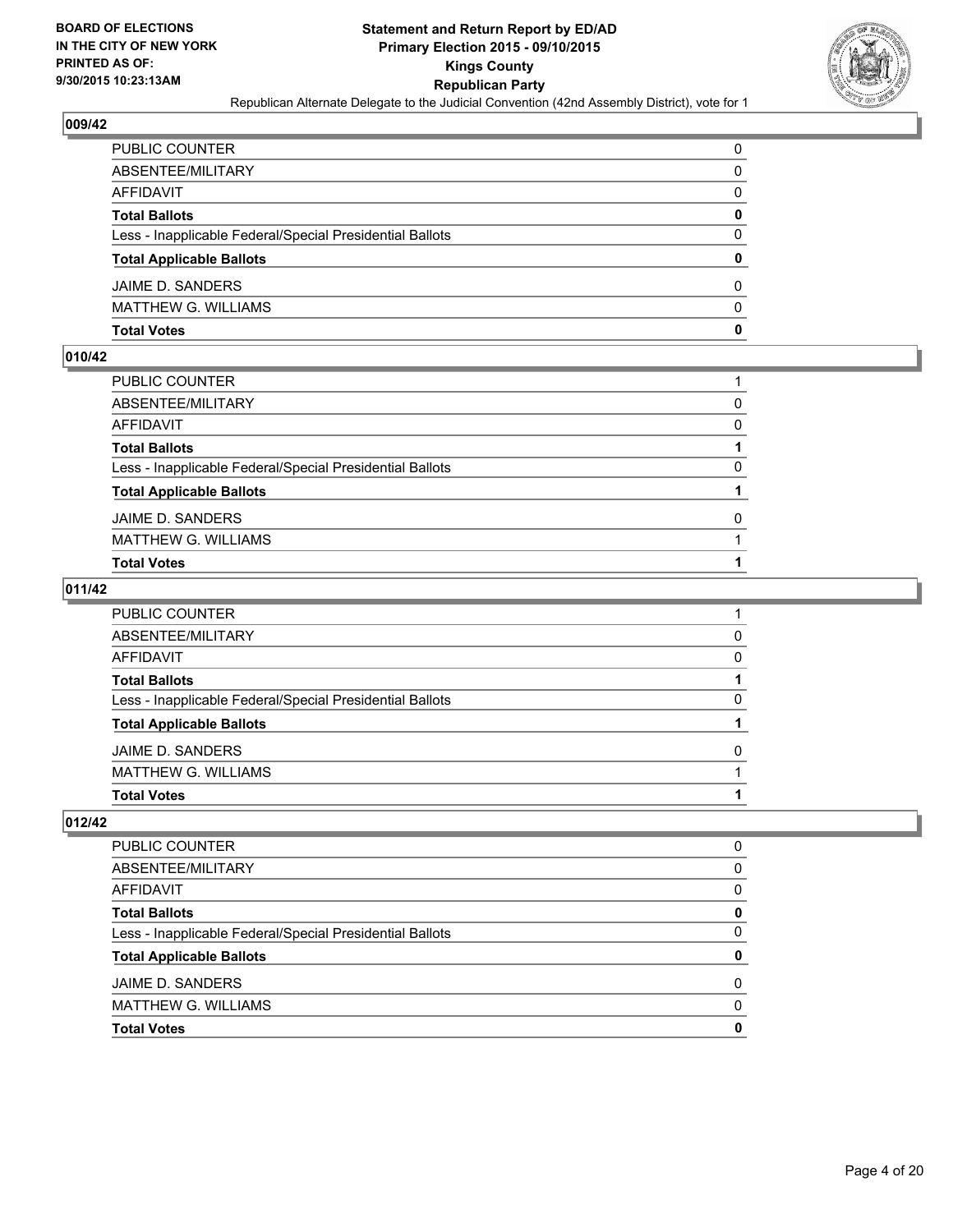

| PUBLIC COUNTER                                           | 0            |
|----------------------------------------------------------|--------------|
| ABSENTEE/MILITARY                                        | $\mathbf{0}$ |
| AFFIDAVIT                                                | 0            |
| <b>Total Ballots</b>                                     | $\mathbf{0}$ |
| Less - Inapplicable Federal/Special Presidential Ballots | $\Omega$     |
| <b>Total Applicable Ballots</b>                          | $\mathbf{0}$ |
| JAIME D. SANDERS                                         | 0            |
| MATTHEW G. WILLIAMS                                      | $\Omega$     |
| Total Votes                                              | $\mathbf{0}$ |

### **014/42**

| PUBLIC COUNTER                                           |          |
|----------------------------------------------------------|----------|
| ABSENTEE/MILITARY                                        | 0        |
| AFFIDAVIT                                                | $\Omega$ |
| <b>Total Ballots</b>                                     |          |
| Less - Inapplicable Federal/Special Presidential Ballots | 0        |
| <b>Total Applicable Ballots</b>                          |          |
| JAIME D. SANDERS                                         | $\Omega$ |
| <b>MATTHEW G. WILLIAMS</b>                               |          |
| <b>Total Votes</b>                                       |          |
|                                                          |          |

# **015/42**

| PUBLIC COUNTER                                           | 0        |
|----------------------------------------------------------|----------|
| ABSENTEE/MILITARY                                        | $\Omega$ |
| AFFIDAVIT                                                | $\Omega$ |
| <b>Total Ballots</b>                                     | 0        |
| Less - Inapplicable Federal/Special Presidential Ballots | 0        |
| <b>Total Applicable Ballots</b>                          | $\bf{0}$ |
| JAIME D. SANDERS                                         | $\Omega$ |
| MATTHEW G. WILLIAMS                                      | $\Omega$ |
| Total Votes                                              | 0        |
|                                                          |          |

| PUBLIC COUNTER                                           |   |
|----------------------------------------------------------|---|
| ABSENTEE/MILITARY                                        | 0 |
| <b>AFFIDAVIT</b>                                         | 0 |
| <b>Total Ballots</b>                                     | Ω |
| Less - Inapplicable Federal/Special Presidential Ballots | O |
| <b>Total Applicable Ballots</b>                          |   |
| JAIME D. SANDERS                                         | ŋ |
| <b>MATTHEW G. WILLIAMS</b>                               | n |
| <b>Total Votes</b>                                       |   |
|                                                          |   |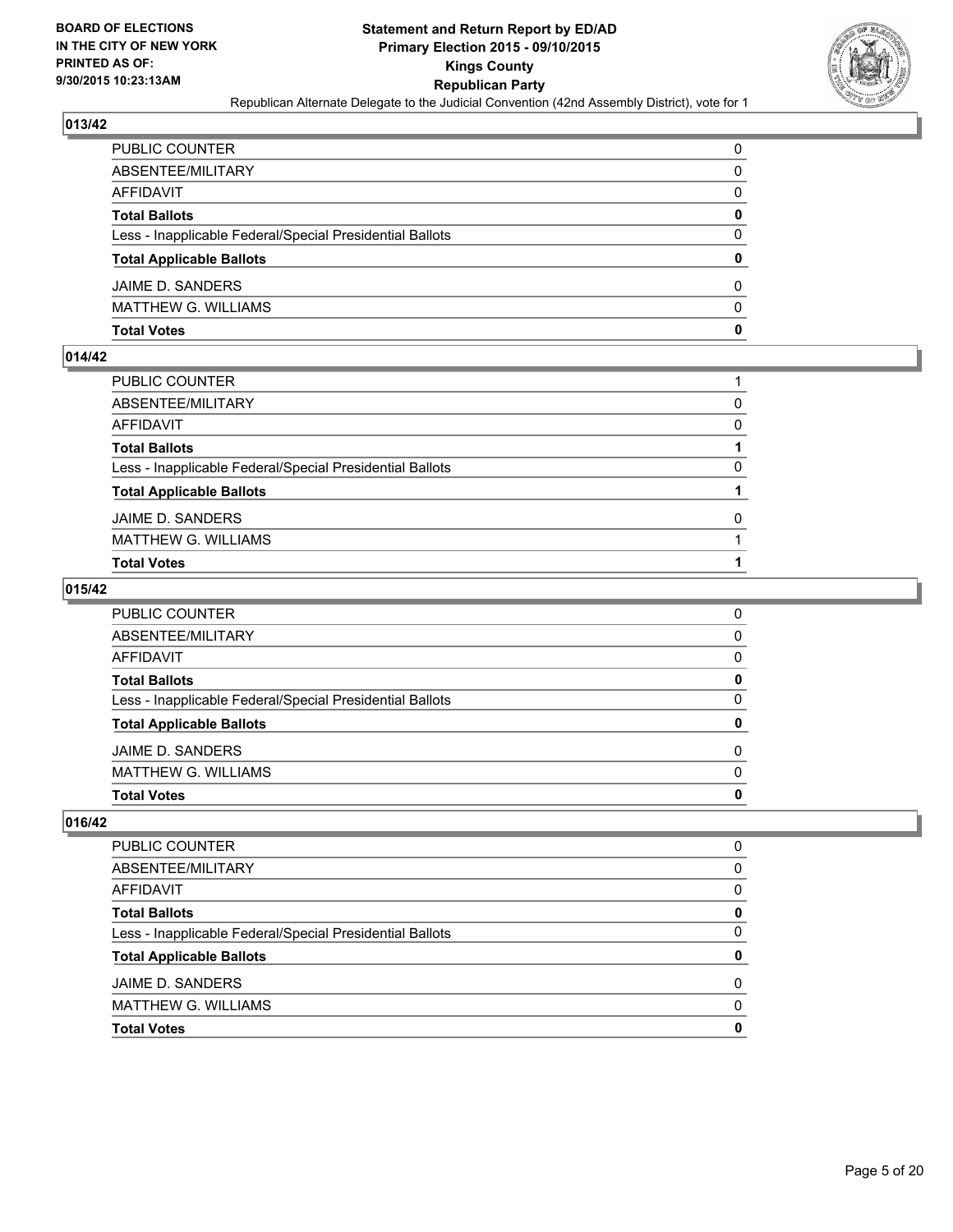

| PUBLIC COUNTER                                           | 0            |
|----------------------------------------------------------|--------------|
| ABSENTEE/MILITARY                                        | $\mathbf{0}$ |
| AFFIDAVIT                                                | 0            |
| Total Ballots                                            | 0            |
| Less - Inapplicable Federal/Special Presidential Ballots | $\Omega$     |
| <b>Total Applicable Ballots</b>                          | $\bf{0}$     |
| JAIME D. SANDERS                                         | 0            |
| MATTHEW G. WILLIAMS                                      | $\Omega$     |
| Total Votes                                              | $\mathbf{0}$ |

# **018/42**

| PUBLIC COUNTER                                           |          |
|----------------------------------------------------------|----------|
| ABSENTEE/MILITARY                                        | 0        |
| AFFIDAVIT                                                | $\Omega$ |
| <b>Total Ballots</b>                                     |          |
| Less - Inapplicable Federal/Special Presidential Ballots | 0        |
| <b>Total Applicable Ballots</b>                          |          |
| JAIME D. SANDERS                                         | $\Omega$ |
| <b>MATTHEW G. WILLIAMS</b>                               |          |
| <b>Total Votes</b>                                       |          |
|                                                          |          |

### **019/42**

| PUBLIC COUNTER                                           | 2              |
|----------------------------------------------------------|----------------|
| ABSENTEE/MILITARY                                        | $\Omega$       |
| AFFIDAVIT                                                | $\Omega$       |
| <b>Total Ballots</b>                                     | $\mathbf{2}$   |
| Less - Inapplicable Federal/Special Presidential Ballots | $\Omega$       |
| <b>Total Applicable Ballots</b>                          | $\overline{2}$ |
| JAIME D. SANDERS                                         |                |
| MATTHEW G. WILLIAMS                                      |                |
| <b>Total Votes</b>                                       | 2              |
|                                                          |                |

| PUBLIC COUNTER                                           |   |
|----------------------------------------------------------|---|
| ABSENTEE/MILITARY                                        | 0 |
| <b>AFFIDAVIT</b>                                         | 0 |
| <b>Total Ballots</b>                                     | Ω |
| Less - Inapplicable Federal/Special Presidential Ballots | O |
| <b>Total Applicable Ballots</b>                          |   |
| JAIME D. SANDERS                                         | ŋ |
| <b>MATTHEW G. WILLIAMS</b>                               | n |
| <b>Total Votes</b>                                       |   |
|                                                          |   |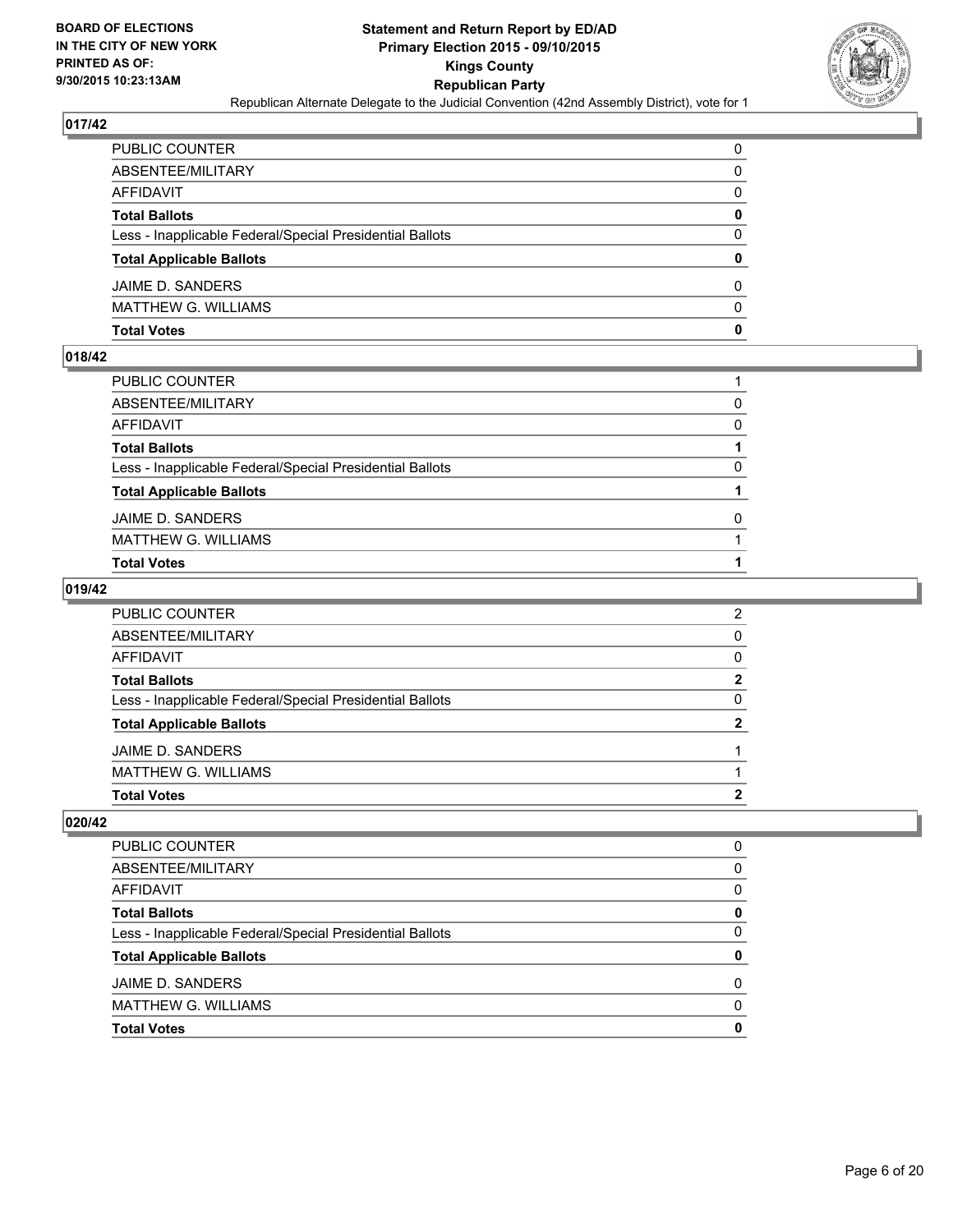

| PUBLIC COUNTER                                           | $\overline{2}$ |
|----------------------------------------------------------|----------------|
| ABSENTEE/MILITARY                                        | 0              |
| AFFIDAVIT                                                | 0              |
| Total Ballots                                            | $\mathbf{2}$   |
| Less - Inapplicable Federal/Special Presidential Ballots | $\Omega$       |
| <b>Total Applicable Ballots</b>                          | $\overline{2}$ |
| JAIME D. SANDERS                                         | 0              |
| MATTHEW G. WILLIAMS                                      | 2              |
| Total Votes                                              | $\mathbf{2}$   |

### **022/42**

| <b>Total Votes</b>                                       | 0            |
|----------------------------------------------------------|--------------|
| <b>MATTHEW G. WILLIAMS</b>                               | $\Omega$     |
| JAIME D. SANDERS                                         | 0            |
| <b>Total Applicable Ballots</b>                          | $\mathbf{0}$ |
| Less - Inapplicable Federal/Special Presidential Ballots | $\Omega$     |
| <b>Total Ballots</b>                                     | 0            |
| AFFIDAVIT                                                | $\Omega$     |
| ABSENTEE/MILITARY                                        | $\Omega$     |
| PUBLIC COUNTER                                           | 0            |

### **023/42**

| PUBLIC COUNTER                                           |          |
|----------------------------------------------------------|----------|
| ABSENTEE/MILITARY                                        | 0        |
| AFFIDAVIT                                                | $\Omega$ |
| <b>Total Ballots</b>                                     |          |
| Less - Inapplicable Federal/Special Presidential Ballots | 0        |
| <b>Total Applicable Ballots</b>                          |          |
| JAIME D. SANDERS                                         |          |
| MATTHEW G. WILLIAMS                                      | $\Omega$ |
| Total Votes                                              |          |
|                                                          |          |

| <b>PUBLIC COUNTER</b>                                    | 2 |
|----------------------------------------------------------|---|
| ABSENTEE/MILITARY                                        | 0 |
| AFFIDAVIT                                                | 0 |
| <b>Total Ballots</b>                                     | 2 |
| Less - Inapplicable Federal/Special Presidential Ballots | O |
| <b>Total Applicable Ballots</b>                          | 2 |
| JAIME D. SANDERS                                         |   |
| <b>MATTHEW G. WILLIAMS</b>                               |   |
| <b>Total Votes</b>                                       | ּ |
|                                                          |   |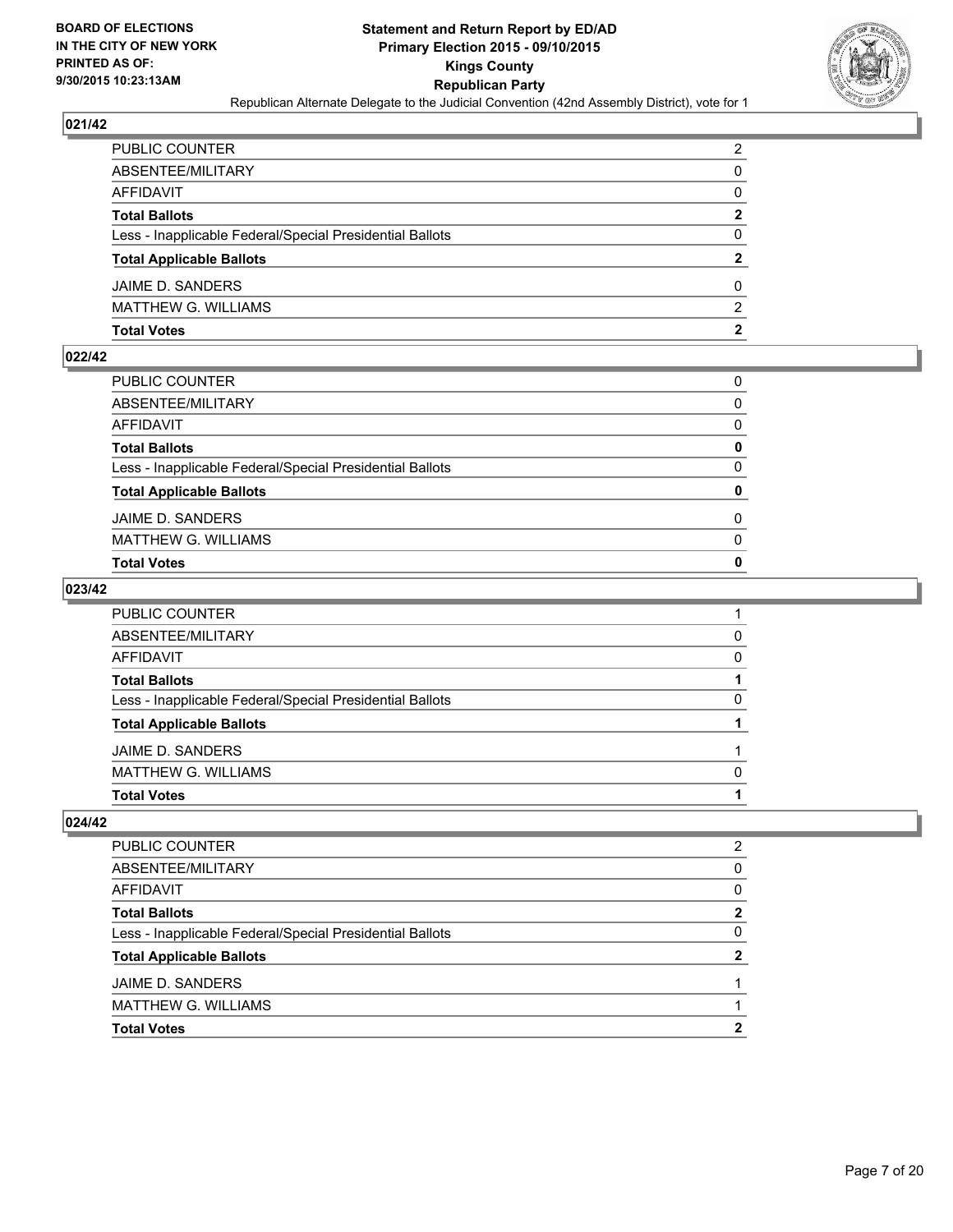

| PUBLIC COUNTER                                           | 0            |
|----------------------------------------------------------|--------------|
| ABSENTEE/MILITARY                                        | 0            |
| AFFIDAVIT                                                | $\mathbf{0}$ |
| <b>Total Ballots</b>                                     | $\mathbf{0}$ |
| Less - Inapplicable Federal/Special Presidential Ballots | $\Omega$     |
| <b>Total Applicable Ballots</b>                          | $\mathbf{0}$ |
| JAIME D. SANDERS                                         | 0            |
| MATTHEW G. WILLIAMS                                      | $\Omega$     |
| Total Votes                                              | $\mathbf{0}$ |

### **026/42**

| <b>Total Votes</b>                                       | 0        |
|----------------------------------------------------------|----------|
| <b>MATTHEW G. WILLIAMS</b>                               | 0        |
| JAIME D. SANDERS                                         | $\Omega$ |
| <b>Total Applicable Ballots</b>                          | 0        |
| Less - Inapplicable Federal/Special Presidential Ballots | $\Omega$ |
| <b>Total Ballots</b>                                     | 0        |
| AFFIDAVIT                                                | $\Omega$ |
| ABSENTEE/MILITARY                                        | $\Omega$ |
| PUBLIC COUNTER                                           | 0        |

# **027/42**

| PUBLIC COUNTER                                           | 0            |
|----------------------------------------------------------|--------------|
| ABSENTEE/MILITARY                                        | $\Omega$     |
| AFFIDAVIT                                                | $\Omega$     |
| <b>Total Ballots</b>                                     | $\mathbf{0}$ |
| Less - Inapplicable Federal/Special Presidential Ballots | 0            |
| <b>Total Applicable Ballots</b>                          | $\bf{0}$     |
| JAIME D. SANDERS                                         | $\Omega$     |
| MATTHEW G. WILLIAMS                                      | $\Omega$     |
| Total Votes                                              | $\mathbf{0}$ |
|                                                          |              |

| <b>PUBLIC COUNTER</b>                                    | 0            |
|----------------------------------------------------------|--------------|
| ABSENTEE/MILITARY                                        | <sup>0</sup> |
| AFFIDAVIT                                                | <sup>0</sup> |
| <b>Total Ballots</b>                                     |              |
| Less - Inapplicable Federal/Special Presidential Ballots | <sup>0</sup> |
| <b>Total Applicable Ballots</b>                          |              |
| JAIME D. SANDERS                                         | O            |
| <b>MATTHEW G. WILLIAMS</b>                               | n            |
| <b>Total Votes</b>                                       |              |
|                                                          |              |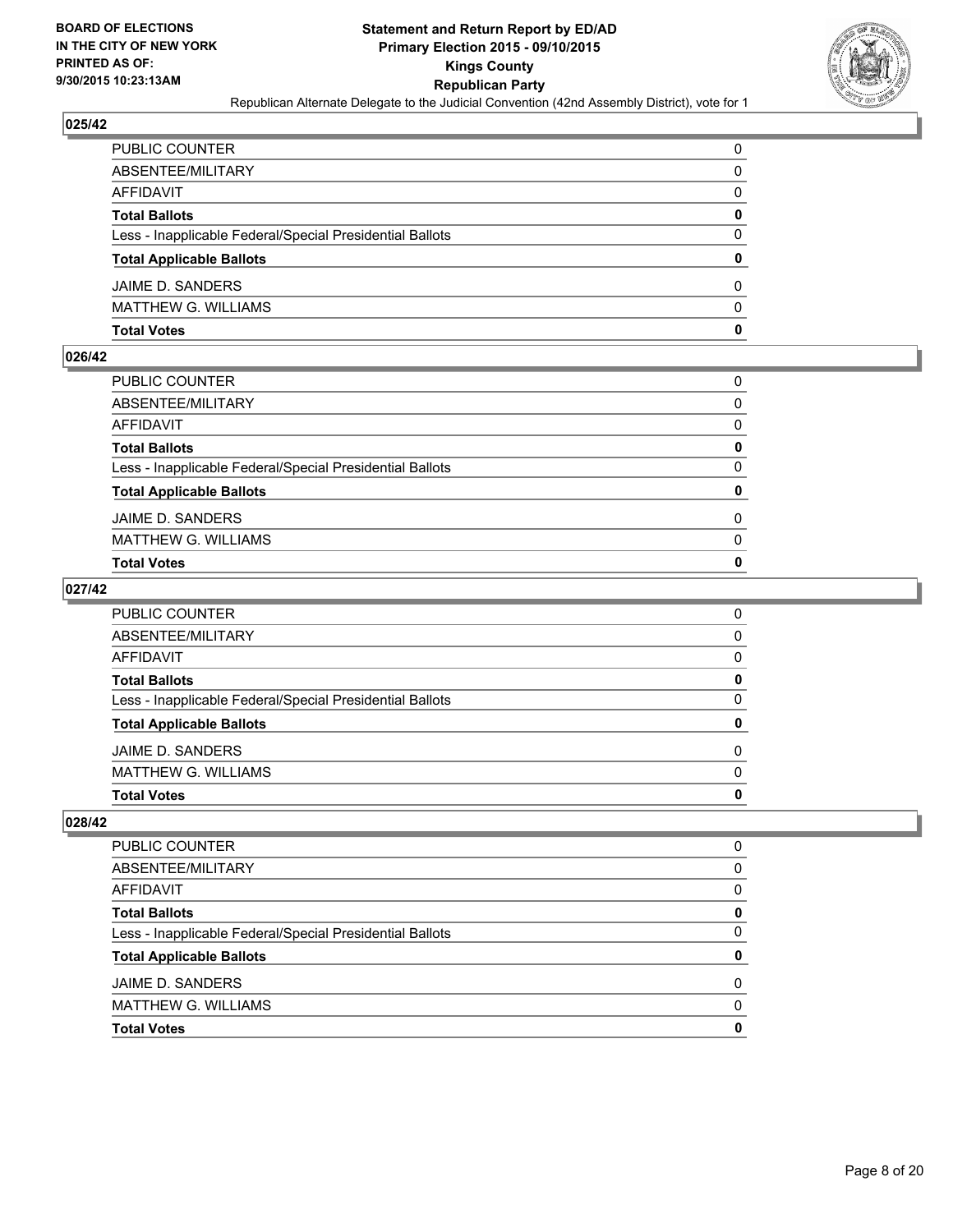

| PUBLIC COUNTER                                           | 0            |
|----------------------------------------------------------|--------------|
| ABSENTEE/MILITARY                                        | 0            |
| AFFIDAVIT                                                | $\mathbf{0}$ |
| <b>Total Ballots</b>                                     | 0            |
| Less - Inapplicable Federal/Special Presidential Ballots | $\Omega$     |
| <b>Total Applicable Ballots</b>                          | $\mathbf{0}$ |
| JAIME D. SANDERS                                         | 0            |
| MATTHEW G. WILLIAMS                                      | $\Omega$     |
| Total Votes                                              | $\mathbf{0}$ |

### **030/42**

| <b>Total Votes</b>                                       | 0            |
|----------------------------------------------------------|--------------|
| <b>MATTHEW G. WILLIAMS</b>                               | $\Omega$     |
| JAIME D. SANDERS                                         | $\Omega$     |
| <b>Total Applicable Ballots</b>                          | $\mathbf{0}$ |
| Less - Inapplicable Federal/Special Presidential Ballots | 0            |
| <b>Total Ballots</b>                                     | 0            |
| <b>AFFIDAVIT</b>                                         | $\Omega$     |
| ABSENTEE/MILITARY                                        | $\Omega$     |
| PUBLIC COUNTER                                           | 0            |

# **031/42**

| PUBLIC COUNTER                                           | 0        |
|----------------------------------------------------------|----------|
| ABSENTEE/MILITARY                                        | $\Omega$ |
| AFFIDAVIT                                                | $\Omega$ |
| <b>Total Ballots</b>                                     | 0        |
| Less - Inapplicable Federal/Special Presidential Ballots | 0        |
| <b>Total Applicable Ballots</b>                          | $\bf{0}$ |
| JAIME D. SANDERS                                         | $\Omega$ |
| MATTHEW G. WILLIAMS                                      | $\Omega$ |
| Total Votes                                              | 0        |
|                                                          |          |

| 033/42 COMBINED into: 001/42                             |  |
|----------------------------------------------------------|--|
| <b>Total Votes</b>                                       |  |
| <b>MATTHEW G. WILLIAMS</b>                               |  |
| JAIME D. SANDERS                                         |  |
| <b>Total Applicable Ballots</b>                          |  |
| Less - Inapplicable Federal/Special Presidential Ballots |  |
| <b>Total Ballots</b>                                     |  |
| AFFIDAVIT                                                |  |
| ABSENTEE/MILITARY                                        |  |
| <b>PUBLIC COUNTER</b>                                    |  |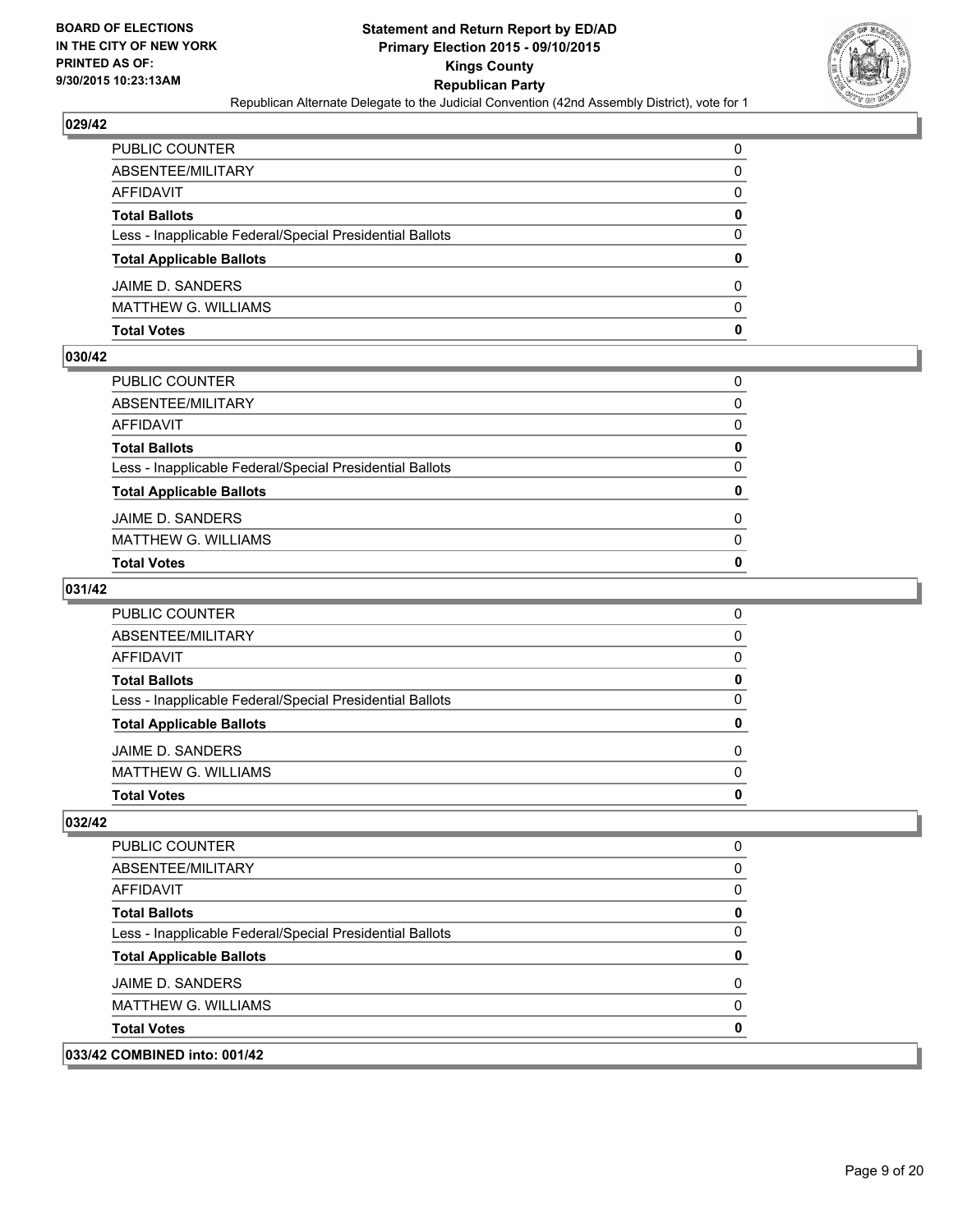

| PUBLIC COUNTER                                           | 0            |
|----------------------------------------------------------|--------------|
| ABSENTEE/MILITARY                                        | 0            |
| AFFIDAVIT                                                | $\mathbf{0}$ |
| <b>Total Ballots</b>                                     | 0            |
| Less - Inapplicable Federal/Special Presidential Ballots | $\Omega$     |
| <b>Total Applicable Ballots</b>                          | $\mathbf{0}$ |
| JAIME D. SANDERS                                         | 0            |
| MATTHEW G. WILLIAMS                                      | $\Omega$     |
| Total Votes                                              | 0            |

# **035/42**

| PUBLIC COUNTER                                           | $\Omega$     |
|----------------------------------------------------------|--------------|
| ABSENTEE/MILITARY                                        | $\Omega$     |
| AFFIDAVIT                                                | $\Omega$     |
| Total Ballots                                            | 0            |
| Less - Inapplicable Federal/Special Presidential Ballots | $\mathbf{0}$ |
| <b>Total Applicable Ballots</b>                          | 0            |
| JAIME D. SANDERS                                         | $\Omega$     |
| MATTHEW G. WILLIAMS                                      | 0            |
| Total Votes                                              | 0            |
|                                                          |              |

# **036/42**

| PUBLIC COUNTER                                           | 4            |
|----------------------------------------------------------|--------------|
| ABSENTEE/MILITARY                                        | $\mathbf{0}$ |
| AFFIDAVIT                                                | $\mathbf{0}$ |
| <b>Total Ballots</b>                                     | 4            |
| Less - Inapplicable Federal/Special Presidential Ballots | $\mathbf{0}$ |
| <b>Total Applicable Ballots</b>                          | 4            |
| JAIME D. SANDERS                                         | 2            |
| MATTHEW G. WILLIAMS                                      | 2            |
| Total Votes                                              | 4            |
|                                                          |              |

| <b>PUBLIC COUNTER</b>                                    | 0            |
|----------------------------------------------------------|--------------|
| ABSENTEE/MILITARY                                        | <sup>0</sup> |
| AFFIDAVIT                                                | <sup>0</sup> |
| <b>Total Ballots</b>                                     |              |
| Less - Inapplicable Federal/Special Presidential Ballots | <sup>0</sup> |
| <b>Total Applicable Ballots</b>                          |              |
| JAIME D. SANDERS                                         | O            |
| <b>MATTHEW G. WILLIAMS</b>                               | n            |
| <b>Total Votes</b>                                       |              |
|                                                          |              |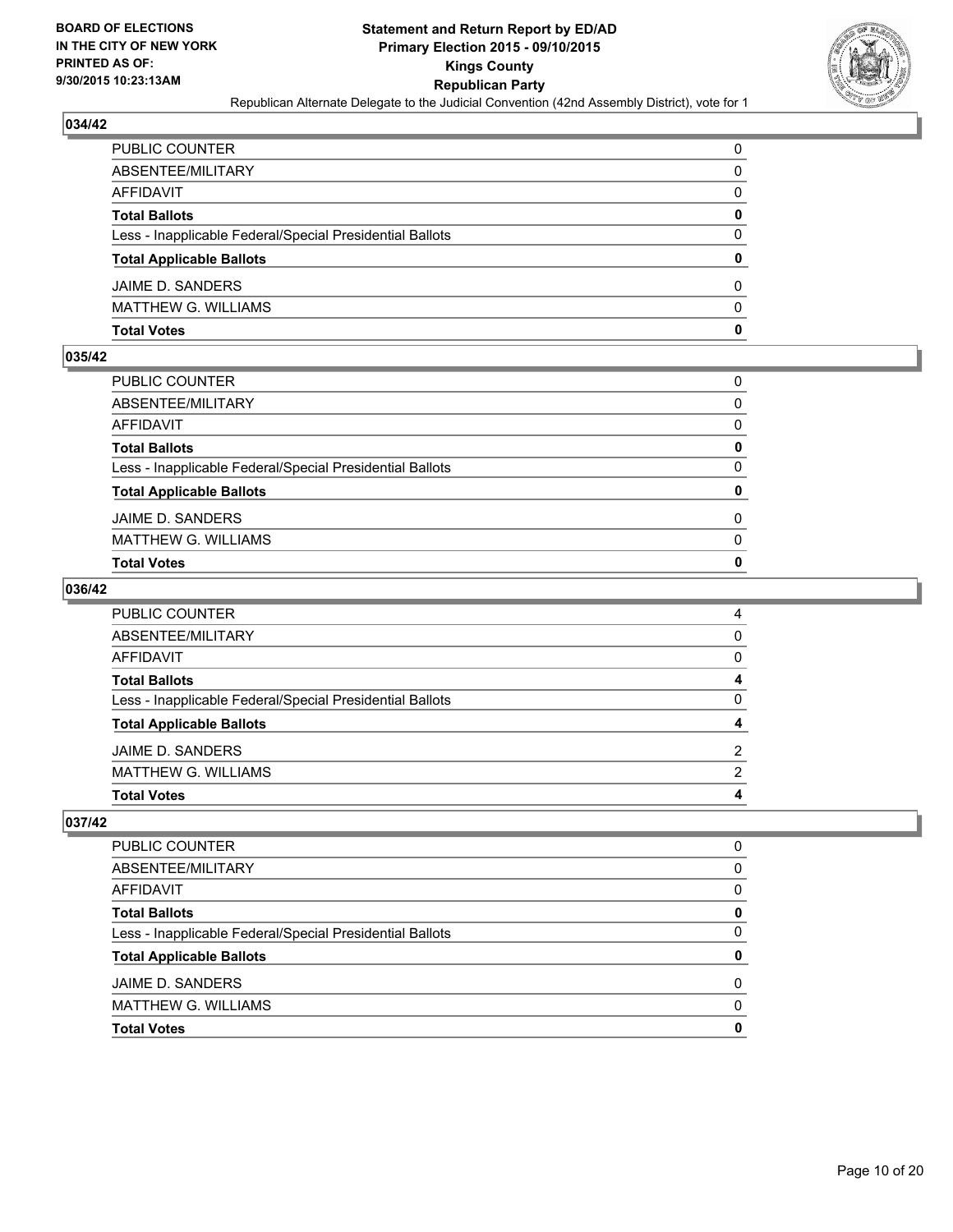

| PUBLIC COUNTER                                           |          |
|----------------------------------------------------------|----------|
| ABSENTEE/MILITARY                                        | 0        |
| AFFIDAVIT                                                | 0        |
| Total Ballots                                            |          |
| Less - Inapplicable Federal/Special Presidential Ballots | 0        |
| <b>Total Applicable Ballots</b>                          |          |
| JAIME D. SANDERS                                         | 0        |
| MATTHEW G. WILLIAMS                                      | $\Omega$ |
| UNATTRIBUTABLE WRITE-IN (WRITE-IN)                       |          |
| Total Votes                                              |          |

### **039/42**

| PUBLIC COUNTER                                           | 0        |
|----------------------------------------------------------|----------|
| ABSENTEE/MILITARY                                        | 0        |
| AFFIDAVIT                                                | 0        |
| Total Ballots                                            | 0        |
| Less - Inapplicable Federal/Special Presidential Ballots | 0        |
| <b>Total Applicable Ballots</b>                          | $\bf{0}$ |
| JAIME D. SANDERS                                         | 0        |
| MATTHEW G. WILLIAMS                                      | 0        |
| <b>Total Votes</b>                                       | 0        |
|                                                          |          |

# **040/42**

| <b>Total Votes</b>                                       | 0 |
|----------------------------------------------------------|---|
| <b>MATTHEW G. WILLIAMS</b>                               | 0 |
| JAIME D. SANDERS                                         | 0 |
| <b>Total Applicable Ballots</b>                          | 0 |
| Less - Inapplicable Federal/Special Presidential Ballots | 0 |
| <b>Total Ballots</b>                                     | 0 |
| AFFIDAVIT                                                | 0 |
| ABSENTEE/MILITARY                                        | 0 |
| <b>PUBLIC COUNTER</b>                                    | 0 |

# $\sqrt{041/42}$

| PUBLIC COUNTER                                           | 0 |
|----------------------------------------------------------|---|
| ABSENTEE/MILITARY                                        | 0 |
| AFFIDAVIT                                                | 0 |
| <b>Total Ballots</b>                                     | 0 |
| Less - Inapplicable Federal/Special Presidential Ballots | 0 |
| <b>Total Applicable Ballots</b>                          | 0 |
| JAIME D. SANDERS                                         | 0 |
| <b>MATTHEW G. WILLIAMS</b>                               | 0 |
| <b>Total Votes</b>                                       | 0 |
|                                                          |   |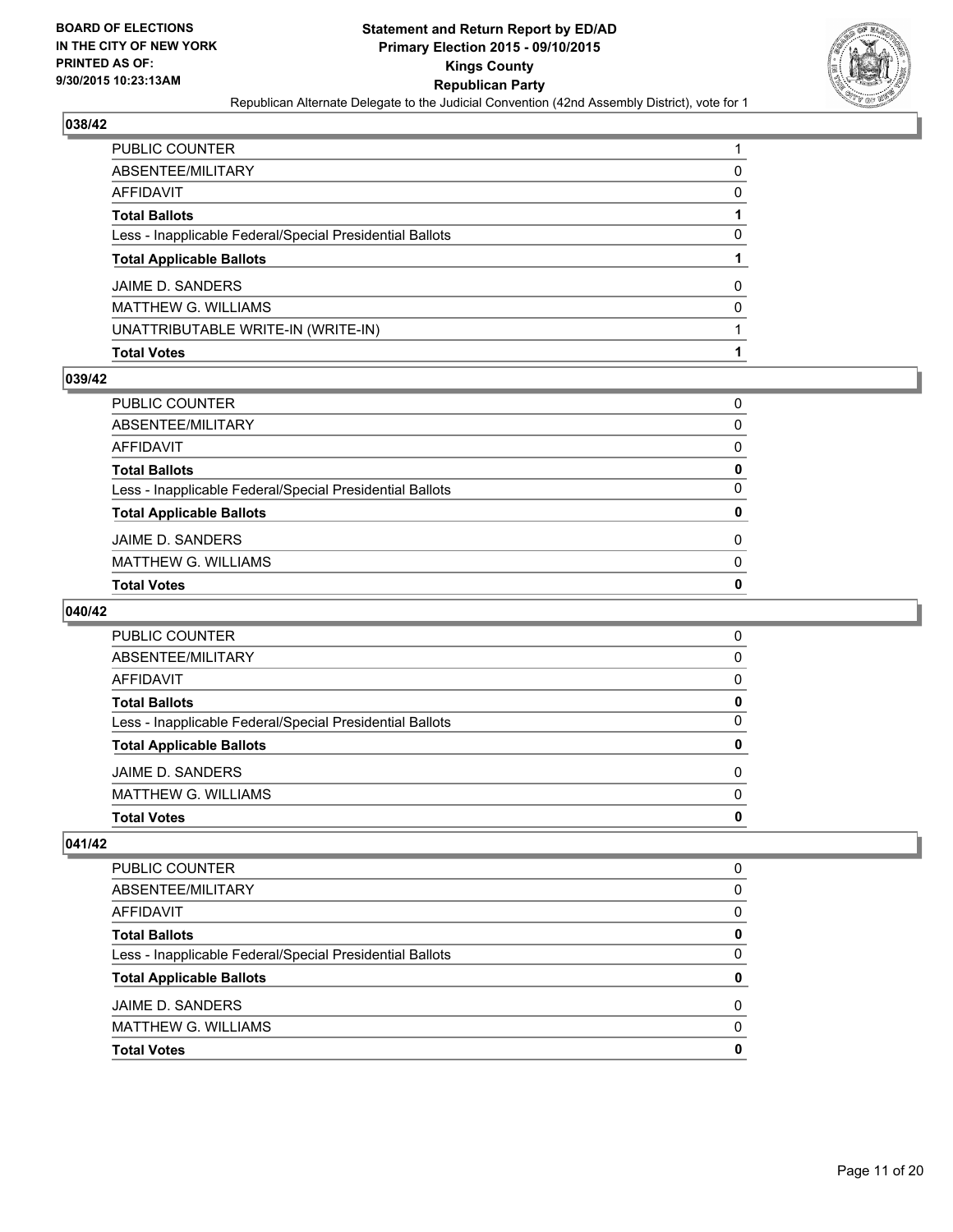

| PUBLIC COUNTER                                           | 0            |
|----------------------------------------------------------|--------------|
| ABSENTEE/MILITARY                                        | 0            |
| AFFIDAVIT                                                | $\mathbf{0}$ |
| <b>Total Ballots</b>                                     | 0            |
| Less - Inapplicable Federal/Special Presidential Ballots | $\Omega$     |
| <b>Total Applicable Ballots</b>                          | $\mathbf{0}$ |
| JAIME D. SANDERS                                         | 0            |
| MATTHEW G. WILLIAMS                                      | $\Omega$     |
| Total Votes                                              | 0            |

# **043/42**

| PUBLIC COUNTER                                           | $\Omega$     |
|----------------------------------------------------------|--------------|
| ABSENTEE/MILITARY                                        | $\Omega$     |
| AFFIDAVIT                                                | $\Omega$     |
| Total Ballots                                            | 0            |
| Less - Inapplicable Federal/Special Presidential Ballots | $\mathbf{0}$ |
| <b>Total Applicable Ballots</b>                          | 0            |
| JAIME D. SANDERS                                         | $\Omega$     |
| MATTHEW G. WILLIAMS                                      | 0            |
| Total Votes                                              | 0            |
|                                                          |              |

### **044/42**

| PUBLIC COUNTER                                           |              |
|----------------------------------------------------------|--------------|
| ABSENTEE/MILITARY                                        | 0            |
| AFFIDAVIT                                                | $\Omega$     |
| <b>Total Ballots</b>                                     |              |
| Less - Inapplicable Federal/Special Presidential Ballots | 0            |
| <b>Total Applicable Ballots</b>                          |              |
| JAIME D. SANDERS                                         | <sup>0</sup> |
| MATTHEW G. WILLIAMS                                      |              |
| Total Votes                                              |              |
|                                                          |              |

| PUBLIC COUNTER                                           |              |
|----------------------------------------------------------|--------------|
| ABSENTEE/MILITARY                                        | 0            |
| <b>AFFIDAVIT</b>                                         | <sup>0</sup> |
| <b>Total Ballots</b>                                     |              |
| Less - Inapplicable Federal/Special Presidential Ballots | O            |
| <b>Total Applicable Ballots</b>                          |              |
| JAIME D. SANDERS                                         |              |
| <b>MATTHEW G. WILLIAMS</b>                               | n            |
| <b>Total Votes</b>                                       |              |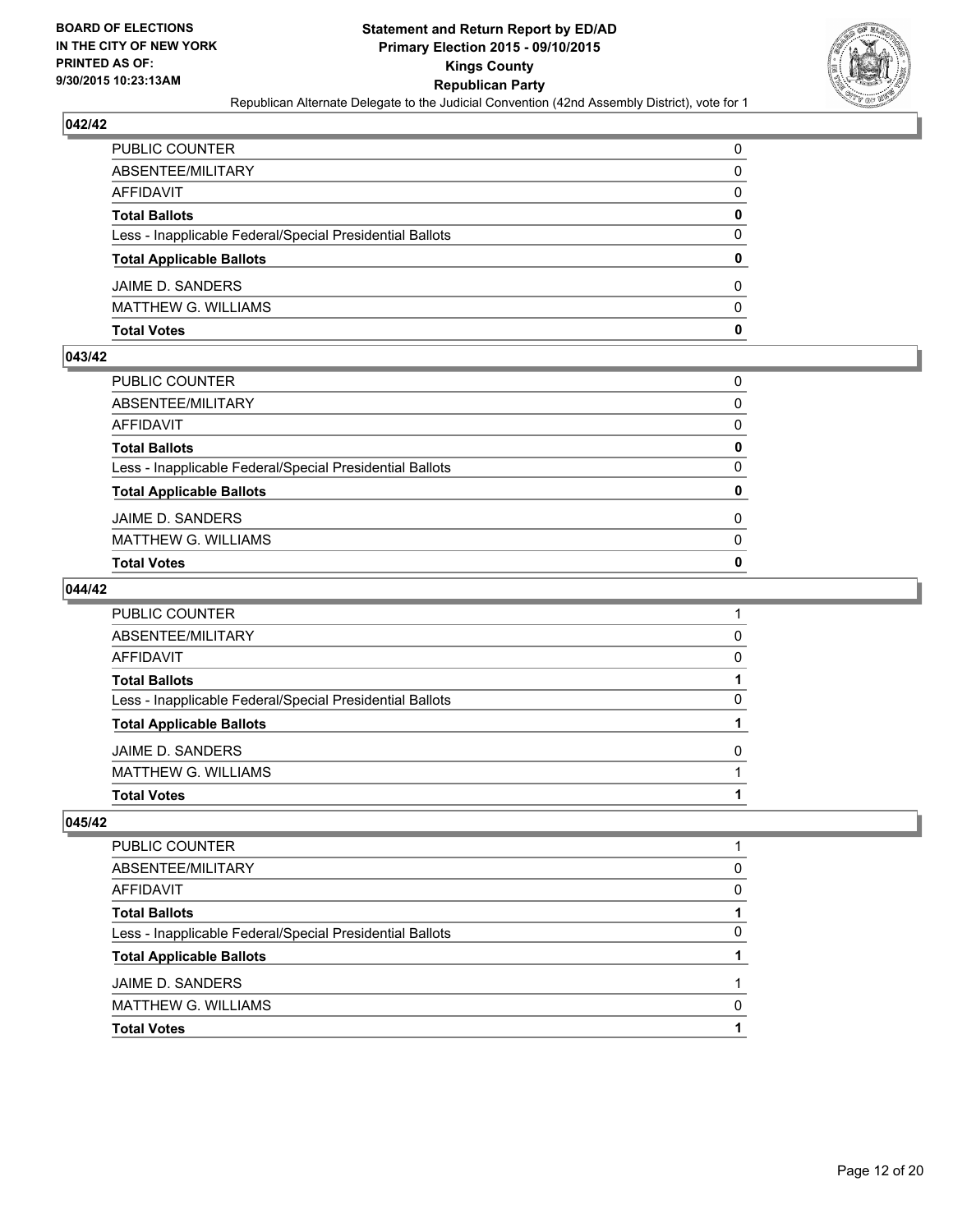

| PUBLIC COUNTER                                           | 0            |
|----------------------------------------------------------|--------------|
| ABSENTEE/MILITARY                                        | 0            |
| AFFIDAVIT                                                | $\mathbf{0}$ |
| <b>Total Ballots</b>                                     | 0            |
| Less - Inapplicable Federal/Special Presidential Ballots | $\Omega$     |
| <b>Total Applicable Ballots</b>                          | $\mathbf{0}$ |
| JAIME D. SANDERS                                         | 0            |
| MATTHEW G. WILLIAMS                                      | $\Omega$     |
| Total Votes                                              | 0            |

# **047/42**

| PUBLIC COUNTER                                           | $\Omega$     |
|----------------------------------------------------------|--------------|
| ABSENTEE/MILITARY                                        | $\Omega$     |
| AFFIDAVIT                                                | $\Omega$     |
| Total Ballots                                            | 0            |
| Less - Inapplicable Federal/Special Presidential Ballots | $\mathbf{0}$ |
| <b>Total Applicable Ballots</b>                          | 0            |
| JAIME D. SANDERS                                         | $\Omega$     |
| MATTHEW G. WILLIAMS                                      | 0            |
| Total Votes                                              | 0            |
|                                                          |              |

# **048/42**

| PUBLIC COUNTER                                           | 0            |
|----------------------------------------------------------|--------------|
| ABSENTEE/MILITARY                                        |              |
| AFFIDAVIT                                                | $\Omega$     |
| <b>Total Ballots</b>                                     |              |
| Less - Inapplicable Federal/Special Presidential Ballots | 0            |
| <b>Total Applicable Ballots</b>                          |              |
| JAIME D. SANDERS                                         | <sup>0</sup> |
| MATTHEW G. WILLIAMS                                      |              |
| Total Votes                                              |              |
|                                                          |              |

| PUBLIC COUNTER                                           | O            |
|----------------------------------------------------------|--------------|
| ABSENTEE/MILITARY                                        | <sup>0</sup> |
| AFFIDAVIT                                                | <sup>0</sup> |
| <b>Total Ballots</b>                                     | o            |
| Less - Inapplicable Federal/Special Presidential Ballots | <sup>0</sup> |
| <b>Total Applicable Ballots</b>                          |              |
| JAIME D. SANDERS                                         | O            |
| <b>MATTHEW G. WILLIAMS</b>                               | n            |
| <b>Total Votes</b>                                       |              |
|                                                          |              |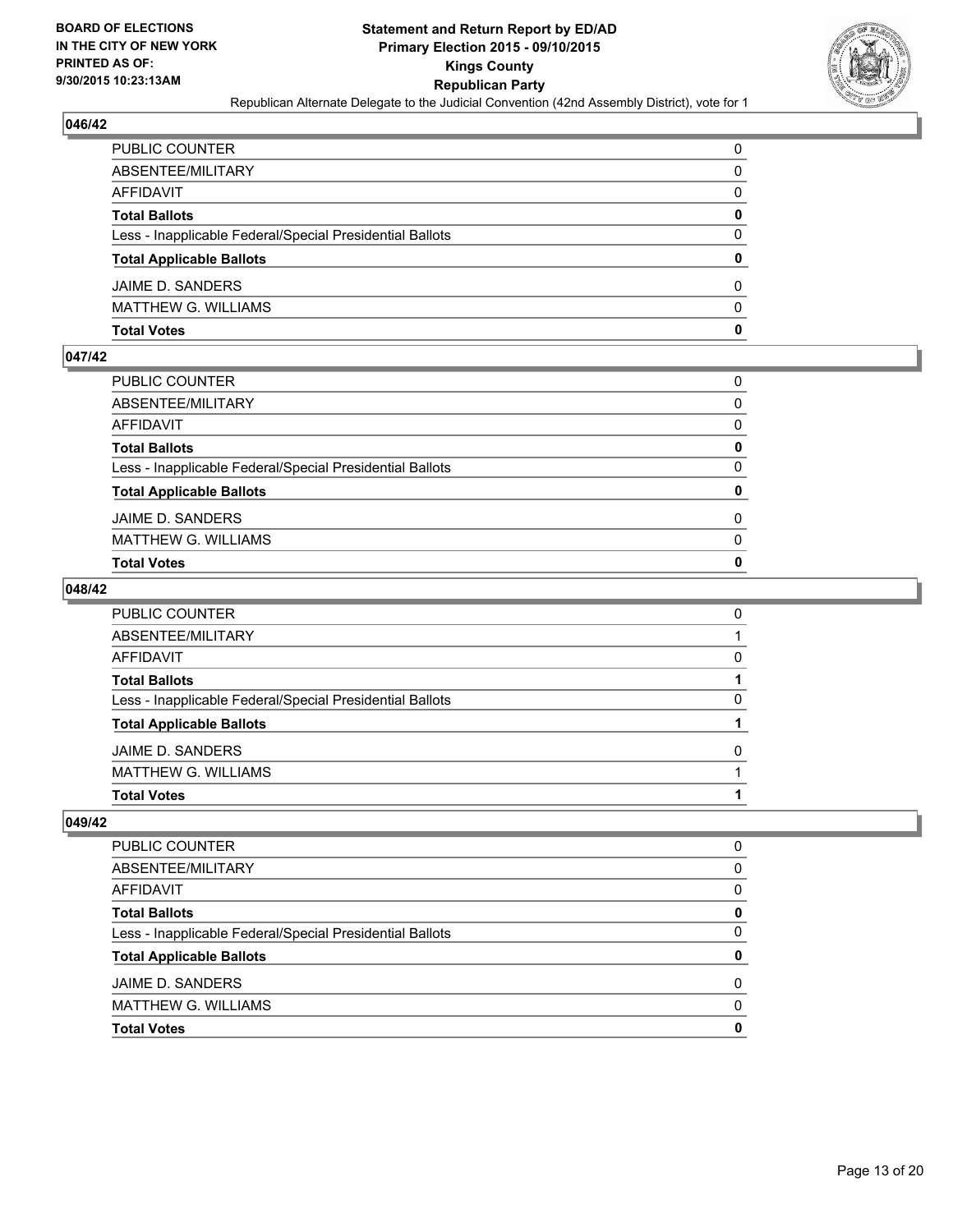

| PUBLIC COUNTER                                           | 0            |
|----------------------------------------------------------|--------------|
| ABSENTEE/MILITARY                                        | 0            |
| AFFIDAVIT                                                | $\mathbf{0}$ |
| <b>Total Ballots</b>                                     | 0            |
| Less - Inapplicable Federal/Special Presidential Ballots | $\Omega$     |
| <b>Total Applicable Ballots</b>                          | $\mathbf{0}$ |
| JAIME D. SANDERS                                         | 0            |
| MATTHEW G. WILLIAMS                                      | $\Omega$     |
| Total Votes                                              | $\mathbf{0}$ |

# **051/42**

| PUBLIC COUNTER                                           | $\Omega$     |
|----------------------------------------------------------|--------------|
| ABSENTEE/MILITARY                                        | $\Omega$     |
| AFFIDAVIT                                                | $\Omega$     |
| Total Ballots                                            | 0            |
| Less - Inapplicable Federal/Special Presidential Ballots | $\mathbf{0}$ |
| <b>Total Applicable Ballots</b>                          | 0            |
| JAIME D. SANDERS                                         | $\Omega$     |
| MATTHEW G. WILLIAMS                                      | 0            |
| Total Votes                                              | 0            |
|                                                          |              |

### **052/42**

| PUBLIC COUNTER                                           | 0        |
|----------------------------------------------------------|----------|
| ABSENTEE/MILITARY                                        |          |
| AFFIDAVIT                                                | $\Omega$ |
| <b>Total Ballots</b>                                     |          |
| Less - Inapplicable Federal/Special Presidential Ballots | 0        |
| <b>Total Applicable Ballots</b>                          |          |
| JAIME D. SANDERS                                         |          |
| MATTHEW G. WILLIAMS                                      | $\Omega$ |
| Total Votes                                              |          |
|                                                          |          |

| <b>PUBLIC COUNTER</b>                                    | 0            |
|----------------------------------------------------------|--------------|
| ABSENTEE/MILITARY                                        | <sup>0</sup> |
| AFFIDAVIT                                                | <sup>0</sup> |
| <b>Total Ballots</b>                                     |              |
| Less - Inapplicable Federal/Special Presidential Ballots | <sup>0</sup> |
| <b>Total Applicable Ballots</b>                          |              |
| JAIME D. SANDERS                                         | O            |
| <b>MATTHEW G. WILLIAMS</b>                               | n            |
| <b>Total Votes</b>                                       |              |
|                                                          |              |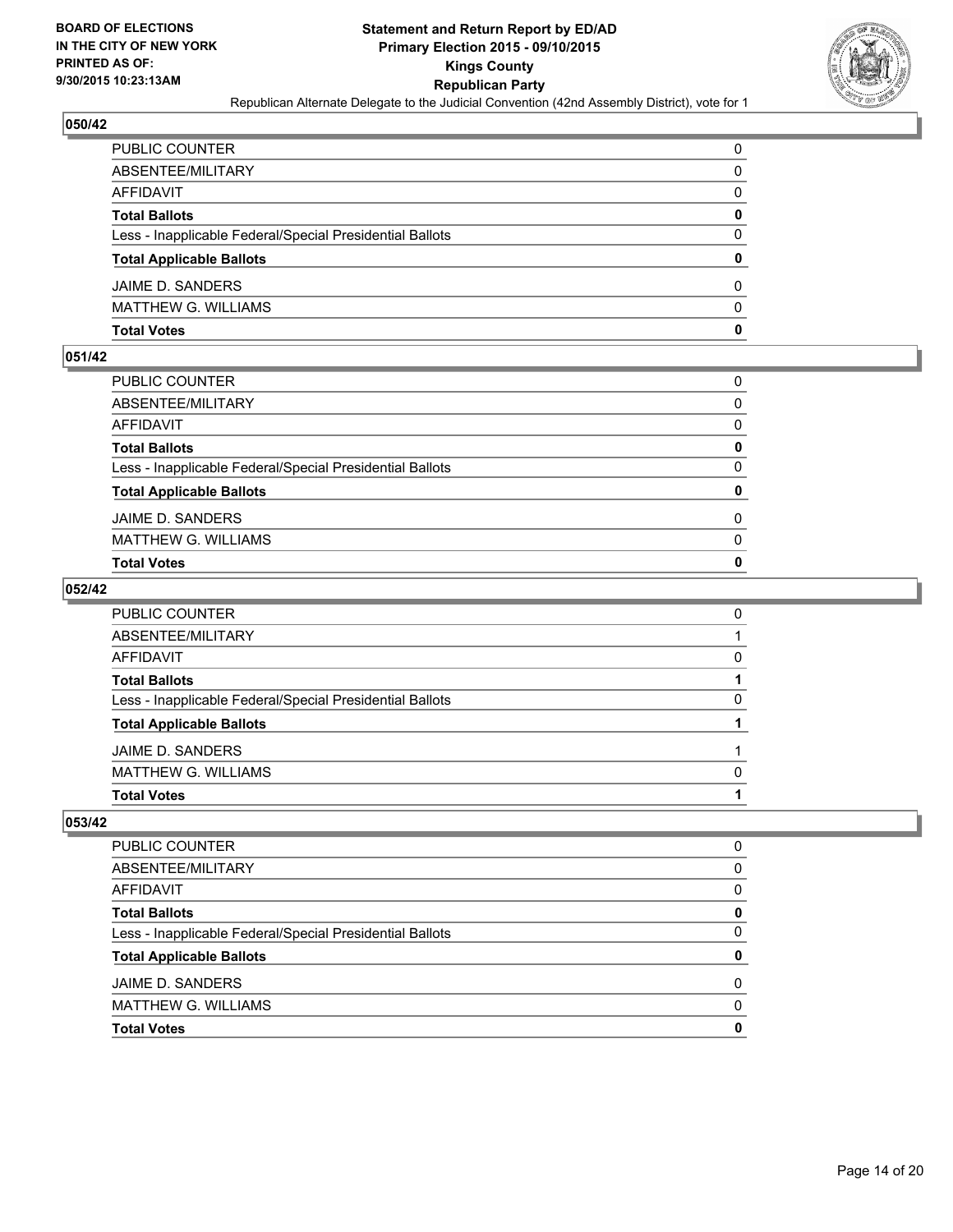

| PUBLIC COUNTER                                           | 0            |
|----------------------------------------------------------|--------------|
| ABSENTEE/MILITARY                                        | 0            |
| AFFIDAVIT                                                | $\mathbf{0}$ |
| <b>Total Ballots</b>                                     | 0            |
| Less - Inapplicable Federal/Special Presidential Ballots | $\Omega$     |
| <b>Total Applicable Ballots</b>                          | $\mathbf{0}$ |
| JAIME D. SANDERS                                         | 0            |
| MATTHEW G. WILLIAMS                                      | $\Omega$     |
| Total Votes                                              | 0            |

### **055/42**

| <b>Total Votes</b>                                       |   |
|----------------------------------------------------------|---|
| <b>MATTHEW G. WILLIAMS</b>                               |   |
| JAIME D. SANDERS                                         | 0 |
| <b>Total Applicable Ballots</b>                          |   |
| Less - Inapplicable Federal/Special Presidential Ballots | 0 |
| <b>Total Ballots</b>                                     |   |
| <b>AFFIDAVIT</b>                                         | 0 |
| ABSENTEE/MILITARY                                        | 0 |
| PUBLIC COUNTER                                           |   |

# **056/42**

| PUBLIC COUNTER                                           | 0        |
|----------------------------------------------------------|----------|
| ABSENTEE/MILITARY                                        | $\Omega$ |
| AFFIDAVIT                                                | $\Omega$ |
| <b>Total Ballots</b>                                     | 0        |
| Less - Inapplicable Federal/Special Presidential Ballots | 0        |
| <b>Total Applicable Ballots</b>                          | $\bf{0}$ |
| JAIME D. SANDERS                                         | $\Omega$ |
| MATTHEW G. WILLIAMS                                      | $\Omega$ |
| Total Votes                                              | 0        |
|                                                          |          |

| <b>PUBLIC COUNTER</b>                                    |              |
|----------------------------------------------------------|--------------|
| ABSENTEE/MILITARY                                        | <sup>0</sup> |
| AFFIDAVIT                                                | <sup>0</sup> |
| <b>Total Ballots</b>                                     |              |
| Less - Inapplicable Federal/Special Presidential Ballots | <sup>0</sup> |
| <b>Total Applicable Ballots</b>                          |              |
| JAIME D. SANDERS                                         |              |
| <b>MATTHEW G. WILLIAMS</b>                               | n            |
| <b>Total Votes</b>                                       |              |
|                                                          |              |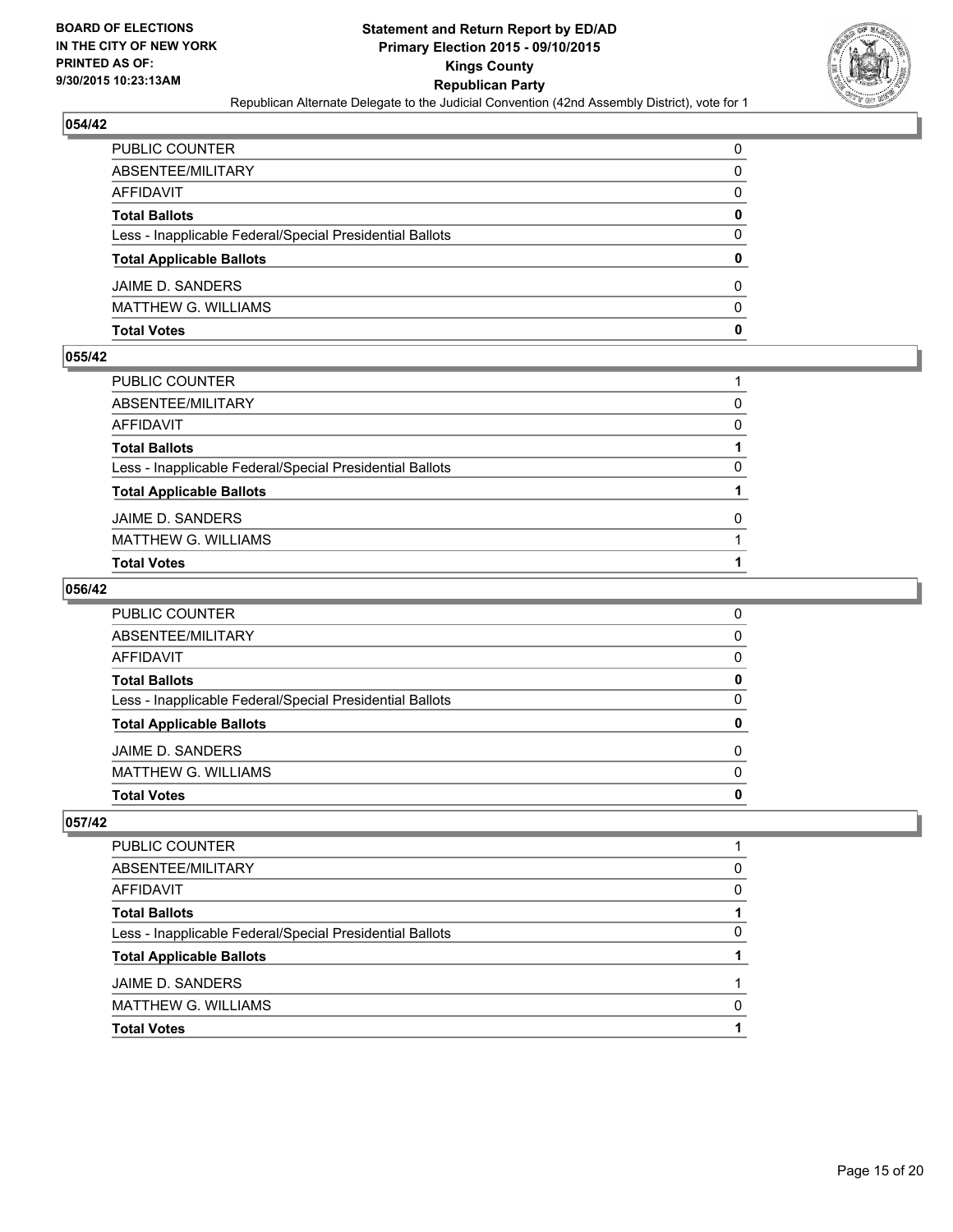

| PUBLIC COUNTER                                           | 0            |
|----------------------------------------------------------|--------------|
| ABSENTEE/MILITARY                                        | 0            |
| AFFIDAVIT                                                | $\mathbf{0}$ |
| <b>Total Ballots</b>                                     | $\mathbf{0}$ |
| Less - Inapplicable Federal/Special Presidential Ballots | $\Omega$     |
| <b>Total Applicable Ballots</b>                          | $\mathbf{0}$ |
| JAIME D. SANDERS                                         | 0            |
| MATTHEW G. WILLIAMS                                      | $\Omega$     |
| Total Votes                                              | $\mathbf{0}$ |

### **059/42**

| <b>Total Votes</b>                                       | 0 |
|----------------------------------------------------------|---|
| <b>MATTHEW G. WILLIAMS</b>                               | 0 |
| JAIME D. SANDERS                                         | 0 |
| <b>Total Applicable Ballots</b>                          |   |
| Less - Inapplicable Federal/Special Presidential Ballots | 0 |
| <b>Total Ballots</b>                                     | 0 |
| <b>AFFIDAVIT</b>                                         | 0 |
| ABSENTEE/MILITARY                                        | 0 |
| PUBLIC COUNTER                                           | 0 |

# **060/42 COMBINED into: 066/42**

### **061/42**

| <b>PUBLIC COUNTER</b>                                    | 2            |
|----------------------------------------------------------|--------------|
| ABSENTEE/MILITARY                                        | <sup>0</sup> |
| AFFIDAVIT                                                | 0            |
| <b>Total Ballots</b>                                     | 2            |
| Less - Inapplicable Federal/Special Presidential Ballots | 0            |
| <b>Total Applicable Ballots</b>                          | 2            |
| JAIME D. SANDERS                                         |              |
| <b>MATTHEW G. WILLIAMS</b>                               |              |
| <b>Total Votes</b>                                       | ּ            |

| <b>Total Votes</b>                                       | 2              |
|----------------------------------------------------------|----------------|
| <b>MATTHEW G. WILLIAMS</b>                               | $\Omega$       |
| JAIME D. SANDERS                                         | 2              |
| <b>Total Applicable Ballots</b>                          | $\overline{2}$ |
| Less - Inapplicable Federal/Special Presidential Ballots | $\Omega$       |
| <b>Total Ballots</b>                                     | $\mathbf{2}$   |
| AFFIDAVIT                                                | 0              |
| ABSENTEE/MILITARY                                        | 0              |
| <b>PUBLIC COUNTER</b>                                    | 2              |
|                                                          |                |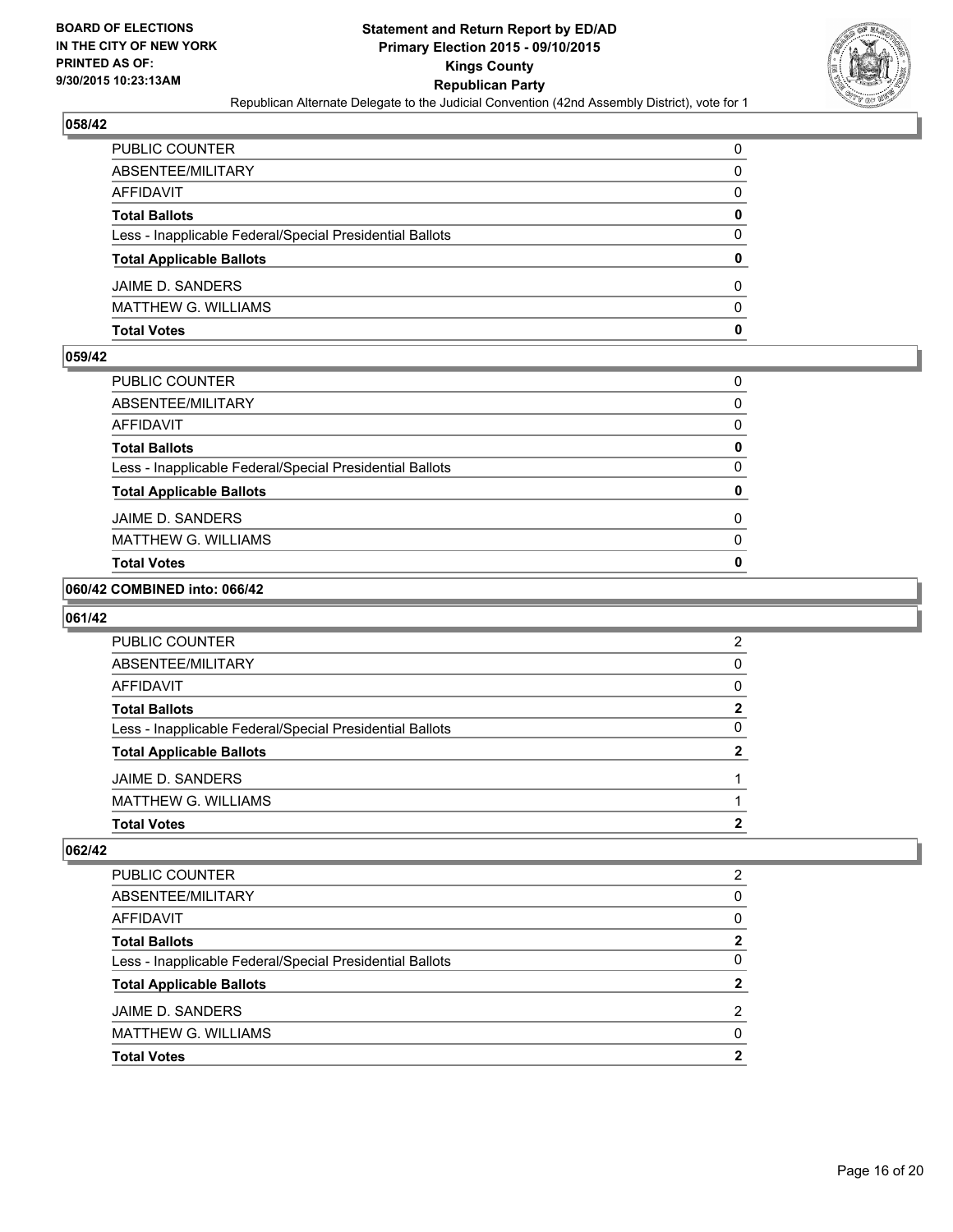

| PUBLIC COUNTER                                           |          |
|----------------------------------------------------------|----------|
| ABSENTEE/MILITARY                                        | 0        |
| AFFIDAVIT                                                | 0        |
| <b>Total Ballots</b>                                     |          |
| Less - Inapplicable Federal/Special Presidential Ballots | $\Omega$ |
| <b>Total Applicable Ballots</b>                          |          |
| JAIME D. SANDERS                                         |          |
| MATTHEW G. WILLIAMS                                      | $\Omega$ |
| Total Votes                                              |          |

# **064/42**

| <b>Total Votes</b>                                       | $\mathbf{0}$ |
|----------------------------------------------------------|--------------|
| <b>MATTHEW G. WILLIAMS</b>                               | 0            |
| JAIME D. SANDERS                                         | $\Omega$     |
| <b>Total Applicable Ballots</b>                          | 0            |
| Less - Inapplicable Federal/Special Presidential Ballots | 0            |
| <b>Total Ballots</b>                                     | 0            |
| <b>AFFIDAVIT</b>                                         | $\Omega$     |
| ABSENTEE/MILITARY                                        | $\Omega$     |
| PUBLIC COUNTER                                           | 0            |

### **065/42**

| PUBLIC COUNTER                                           | 0            |
|----------------------------------------------------------|--------------|
| ABSENTEE/MILITARY                                        | $\Omega$     |
| AFFIDAVIT                                                | $\Omega$     |
| <b>Total Ballots</b>                                     | $\mathbf{0}$ |
| Less - Inapplicable Federal/Special Presidential Ballots | 0            |
| <b>Total Applicable Ballots</b>                          | $\bf{0}$     |
| JAIME D. SANDERS                                         | $\Omega$     |
| MATTHEW G. WILLIAMS                                      | $\Omega$     |
| Total Votes                                              | $\mathbf{0}$ |
|                                                          |              |

| PUBLIC COUNTER                                           |   |
|----------------------------------------------------------|---|
| ABSENTEE/MILITARY                                        | 0 |
| AFFIDAVIT                                                | 0 |
| <b>Total Ballots</b>                                     | Ω |
| Less - Inapplicable Federal/Special Presidential Ballots | O |
| <b>Total Applicable Ballots</b>                          |   |
| JAIME D. SANDERS                                         | ŋ |
| <b>MATTHEW G. WILLIAMS</b>                               | n |
| <b>Total Votes</b>                                       |   |
|                                                          |   |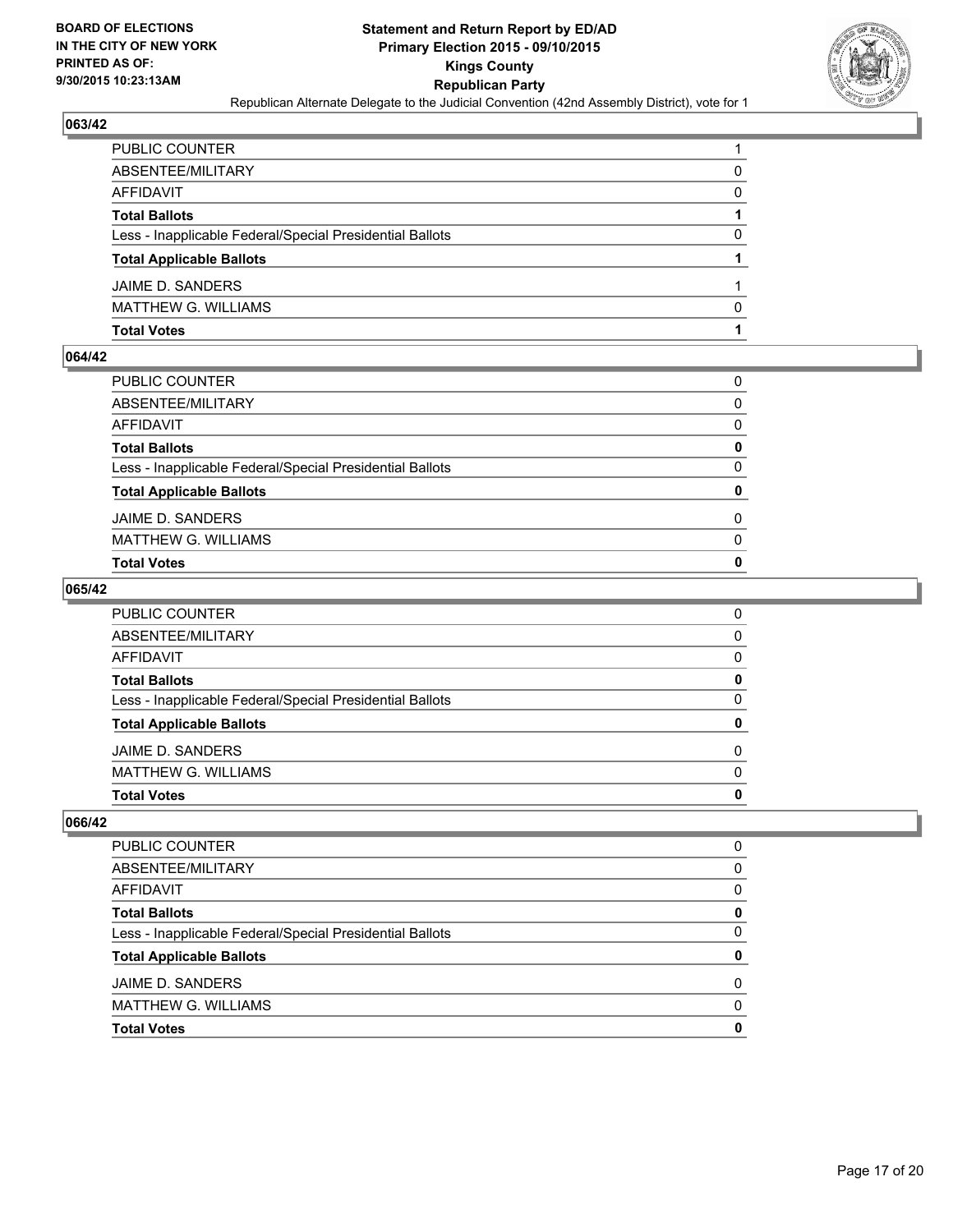

| PUBLIC COUNTER                                           |          |
|----------------------------------------------------------|----------|
| ABSENTEE/MILITARY                                        | 0        |
| AFFIDAVIT                                                | $\Omega$ |
| <b>Total Ballots</b>                                     |          |
| Less - Inapplicable Federal/Special Presidential Ballots | $\Omega$ |
| <b>Total Applicable Ballots</b>                          |          |
| JAIME D. SANDERS                                         | 0        |
| MATTHEW G. WILLIAMS                                      |          |
| Total Votes                                              |          |

### **068/42**

| <b>Total Votes</b>                                       | 0            |
|----------------------------------------------------------|--------------|
| <b>MATTHEW G. WILLIAMS</b>                               | $\Omega$     |
| JAIME D. SANDERS                                         | $\Omega$     |
| <b>Total Applicable Ballots</b>                          | $\mathbf{0}$ |
| Less - Inapplicable Federal/Special Presidential Ballots | 0            |
| <b>Total Ballots</b>                                     | 0            |
| <b>AFFIDAVIT</b>                                         | $\Omega$     |
| ABSENTEE/MILITARY                                        | $\Omega$     |
| PUBLIC COUNTER                                           | 0            |

### **069/42**

| PUBLIC COUNTER                                           | 0            |
|----------------------------------------------------------|--------------|
| ABSENTEE/MILITARY                                        | $\mathbf{0}$ |
| AFFIDAVIT                                                | $\Omega$     |
| <b>Total Ballots</b>                                     | 0            |
| Less - Inapplicable Federal/Special Presidential Ballots | $\Omega$     |
| <b>Total Applicable Ballots</b>                          | $\mathbf{0}$ |
| JAIME D. SANDERS                                         | $\Omega$     |
| MATTHEW G. WILLIAMS                                      | $\Omega$     |
| Total Votes                                              | $\mathbf{0}$ |
|                                                          |              |

| <b>PUBLIC COUNTER</b>                                    | 0            |
|----------------------------------------------------------|--------------|
| ABSENTEE/MILITARY                                        | <sup>0</sup> |
| AFFIDAVIT                                                | <sup>0</sup> |
| <b>Total Ballots</b>                                     |              |
| Less - Inapplicable Federal/Special Presidential Ballots | <sup>0</sup> |
| <b>Total Applicable Ballots</b>                          |              |
| JAIME D. SANDERS                                         | O            |
| <b>MATTHEW G. WILLIAMS</b>                               | n            |
| <b>Total Votes</b>                                       |              |
|                                                          |              |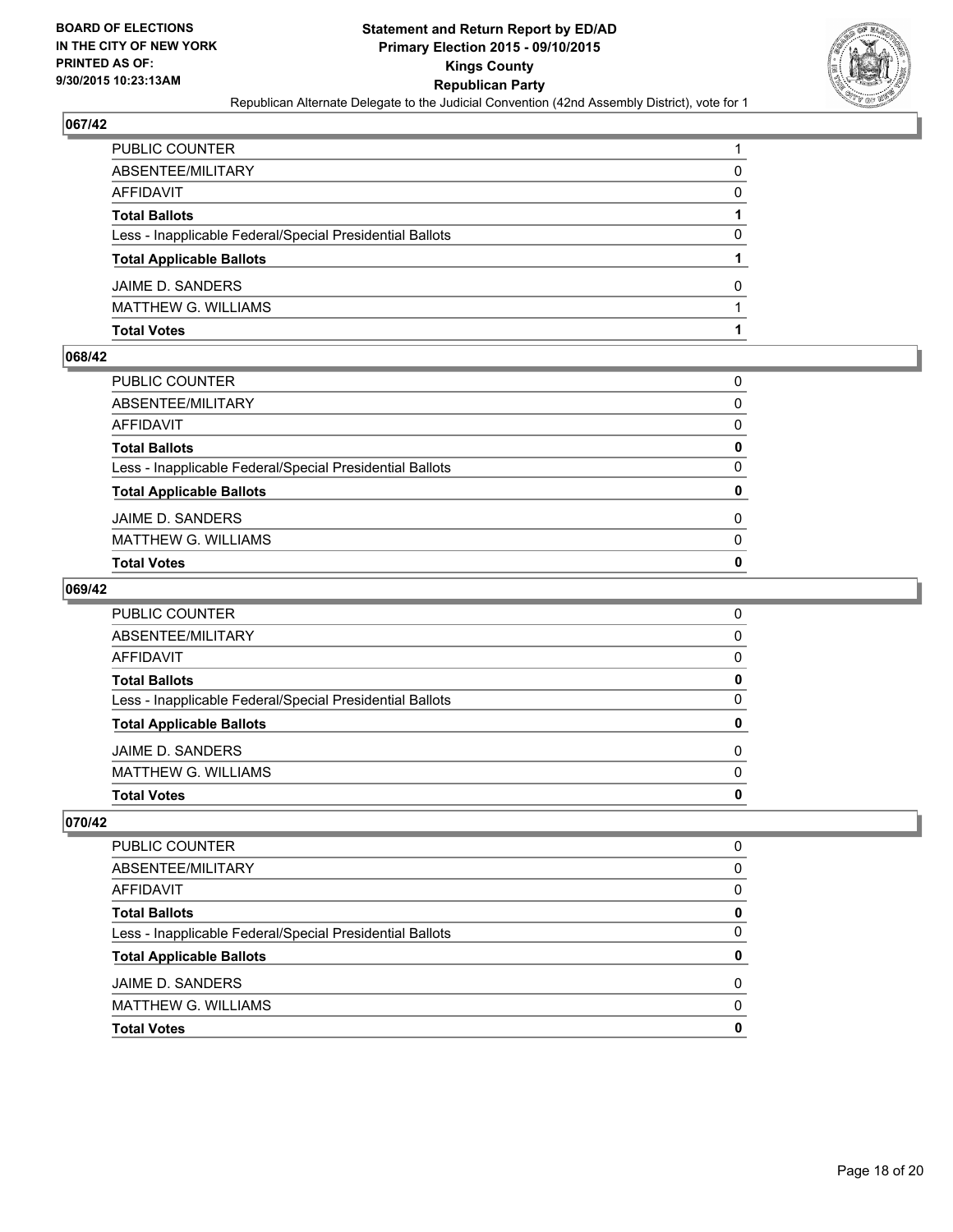

| PUBLIC COUNTER                                           |              |
|----------------------------------------------------------|--------------|
| ABSENTEE/MILITARY                                        | 0            |
| AFFIDAVIT                                                | 0            |
| Total Ballots                                            |              |
| Less - Inapplicable Federal/Special Presidential Ballots | 0            |
| <b>Total Applicable Ballots</b>                          |              |
| JAIME D. SANDERS                                         | 0            |
| MATTHEW G. WILLIAMS                                      | $\mathbf{0}$ |
| <b>Total Votes</b>                                       | $\mathbf{0}$ |
| Unrecorded                                               |              |

### **072/42**

| PUBLIC COUNTER                                           |   |
|----------------------------------------------------------|---|
| ABSENTEE/MILITARY                                        | 0 |
| AFFIDAVIT                                                | 0 |
| Total Ballots                                            |   |
| Less - Inapplicable Federal/Special Presidential Ballots | 0 |
| <b>Total Applicable Ballots</b>                          |   |
| JAIME D. SANDERS                                         | 0 |
| MATTHEW G. WILLIAMS                                      |   |
| Total Votes                                              |   |
|                                                          |   |

# **073/42**

| <b>Total Votes</b>                                       | 0 |
|----------------------------------------------------------|---|
| <b>MATTHEW G. WILLIAMS</b>                               | 0 |
| JAIME D. SANDERS                                         | 0 |
| <b>Total Applicable Ballots</b>                          | 0 |
| Less - Inapplicable Federal/Special Presidential Ballots | 0 |
| <b>Total Ballots</b>                                     | 0 |
| AFFIDAVIT                                                | 0 |
| ABSENTEE/MILITARY                                        | 0 |
| <b>PUBLIC COUNTER</b>                                    | 0 |

| <b>PUBLIC COUNTER</b>                                    | 0 |
|----------------------------------------------------------|---|
| ABSENTEE/MILITARY                                        | 0 |
| AFFIDAVIT                                                | 0 |
| <b>Total Ballots</b>                                     | 0 |
| Less - Inapplicable Federal/Special Presidential Ballots | 0 |
| <b>Total Applicable Ballots</b>                          | 0 |
| JAIME D. SANDERS                                         | 0 |
| <b>MATTHEW G. WILLIAMS</b>                               | 0 |
| <b>Total Votes</b>                                       | o |
|                                                          |   |